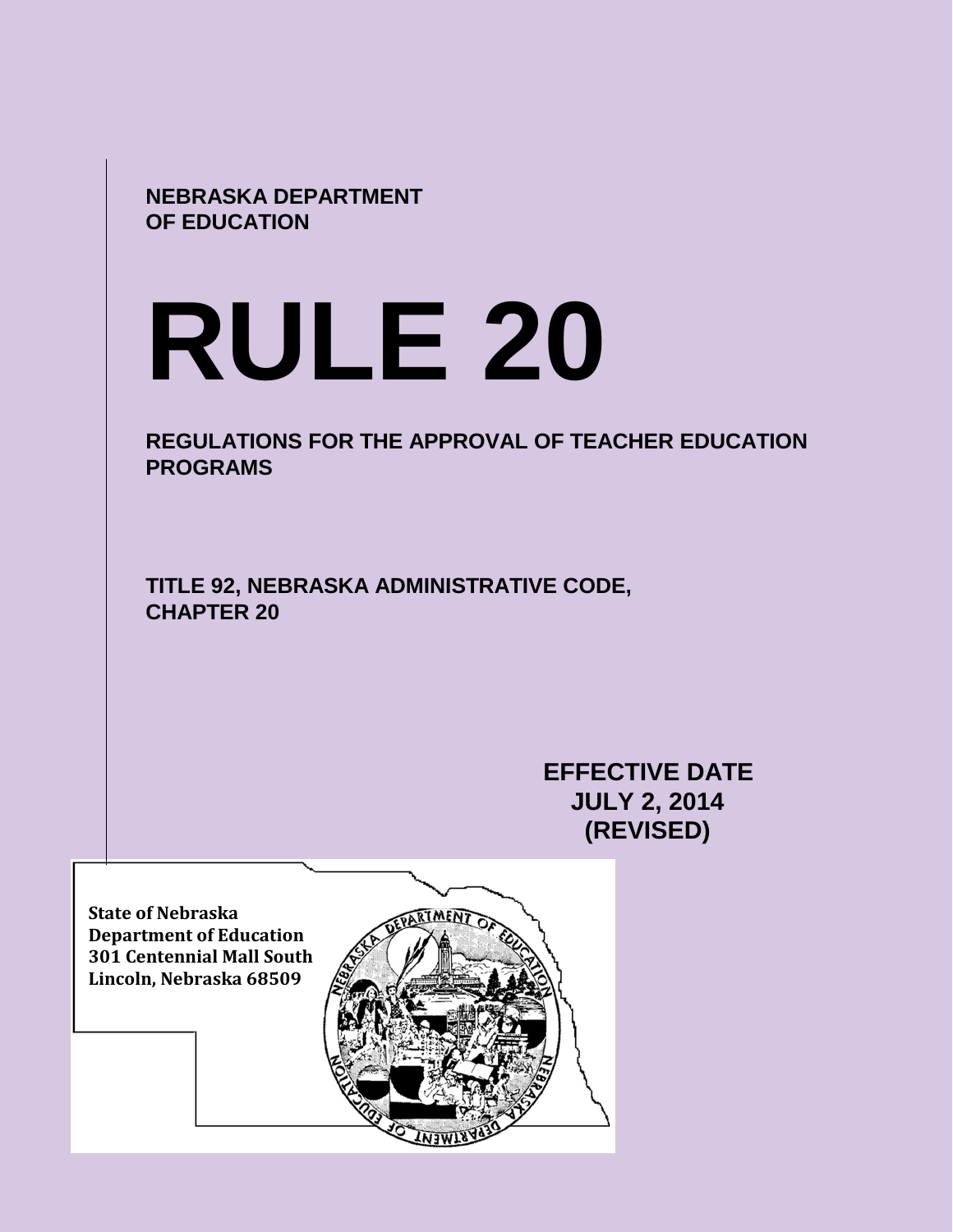# NUMERICAL TABLE OF CONTENTS

| <b>SUBJECT</b>                                                       | <b>STATUTORY</b><br><b>AUTHORITY</b> | <b>CODE</b><br><b>SECTION</b> |
|----------------------------------------------------------------------|--------------------------------------|-------------------------------|
| General Information                                                  | 79-318                               | 001                           |
| Definition of Terms                                                  | 79-318                               | 002                           |
| <b>Requirements for Teacher Education</b><br>Program Approval        | 79-318                               | 003                           |
| <b>Professional Teacher Education</b><br><b>Program Requirements</b> | 79-318                               | 004                           |
| Initial Program Coursework Requirements                              | 79-318                               | 005                           |
| Advanced Program Field Experience                                    | 79-318                               | 006                           |
| <b>Program Quality Indicators</b>                                    | 79-318                               | 007                           |
| Provisions for Notice and Hearing                                    | 79-318                               | 008                           |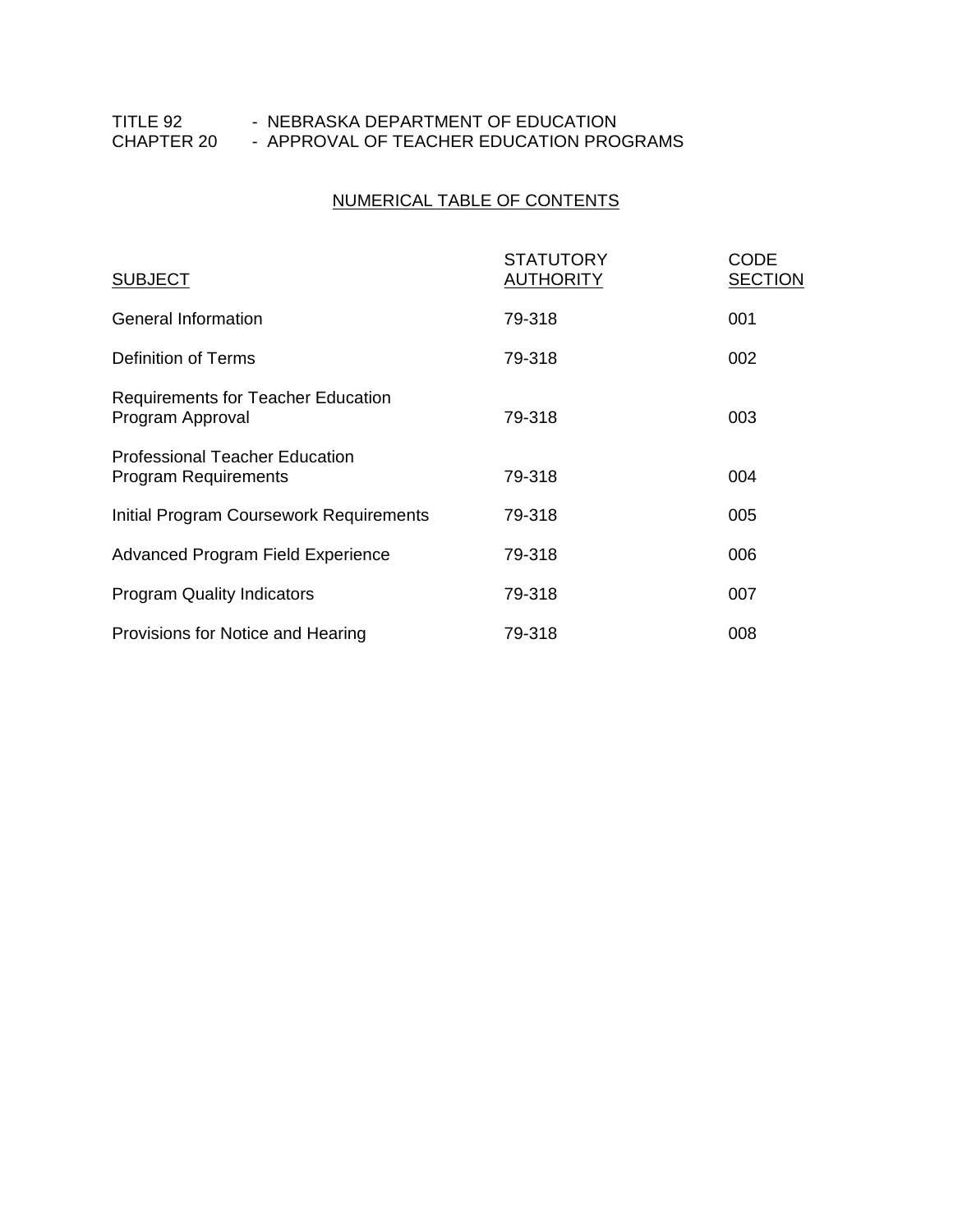# ALPHABETICAL TABLE OF CONTENTS

| <b>SUBJECT</b>                                                       | <b>STATUTORY</b><br><b>AUTHORITY</b> | CODE<br><b>SECTION</b> |
|----------------------------------------------------------------------|--------------------------------------|------------------------|
| Advanced Program Field Experience                                    | 79-318                               | 006                    |
| Definition of Terms                                                  | 79-318                               | 002                    |
| General Information                                                  | 79-318                               | 001                    |
| Initial Program Coursework Requirements                              | 79-318                               | 005                    |
| <b>Professional Teacher Education</b><br><b>Program Requirements</b> | 79-318                               | 004                    |
| <b>Program Quality Indicators</b>                                    | 79-318                               | 007                    |
| Provisions for Notice and Hearing                                    | 79-318                               | 008                    |
| <b>Requirements for Teacher Education</b><br>Program Approval        | 79-318                               | 003                    |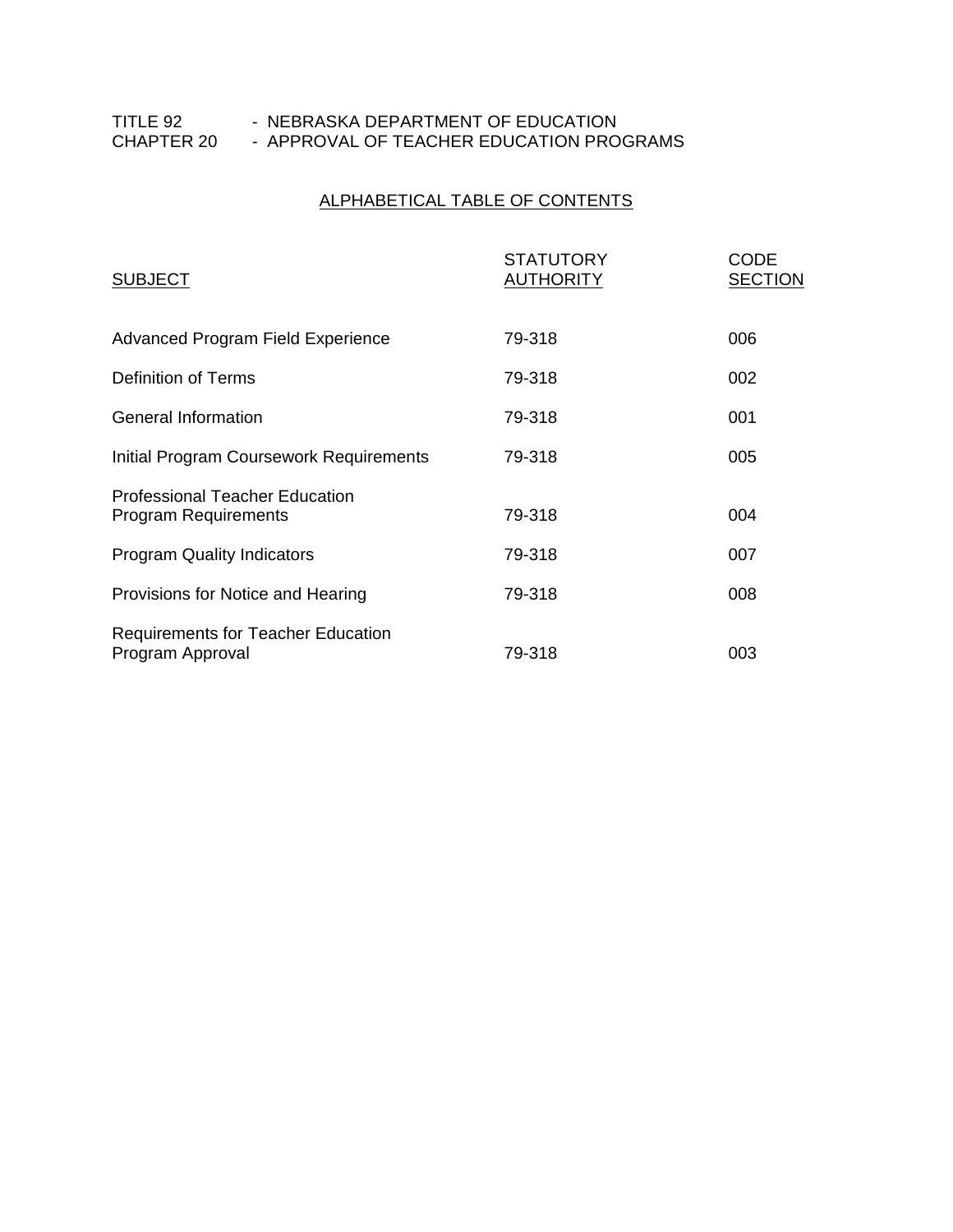001 General Information.

001.01 Statutory Authority. This chapter is adopted pursuant to Section 79-318 of the Revised Statutes of Nebraska (R.R.S.).

001.02 Scope and Application. This chapter provides procedures for the approval of teacher education programs conducted in Nebraska postsecondary educational institutions designed for the purpose of certificating teachers and administrators and other professional school personnel requiring certification.

001.03 Related Regulations. Throughout this chapter reference is made to other Department of Education regulations relating to teachers and administrators. Procedures for the issuance of certificates to teach, counsel, or supervise in Nebraska schools are contained in Title 92, Nebraska Administrative Code (NAC), Chapter 21. 92 NAC 23 contains regulations concerning the basic skills competence testing of teachers. 92 NAC 24 contains regulations regarding the issuance of endorsements on teaching, administrative, or special services certificates in Nebraska. 92 NAC 27 contains regulations and standards for professional practices criteria. Copies of these regulations are available from the Department at http://www.education.ne.gov/LEGAL/index.html.

001.04 Implementation Date. The implementation date of this chapter will be August 1, 2014, or the effective date of approval, whichever is later. Institutions must meet these requirements after this date. Prior to that implementation date, the provisions of this chapter, as approved with an effective date of January 19, 2008, shall remain in effect.

002 Definition of Terms. As used in this chapter:

002.01 Academic year shall mean the school year which consists of two (2) regular consecutive semesters that occur from fall through spring.

002.02 Advanced program shall mean a program at the postbaccalaureate level for (a) educators who have previously completed initial preparation or (b) the preparation of other school professionals.

002.03 Board shall mean the State Board of Education.

002.04 Candidate shall mean an individual admitted to, or enrolled in, a program for the initial or advanced preparation of educators, or educators continuing their professional development.

002.05 Certificate shall mean a teaching, administrative, or special services certificate issued by the Department pursuant to 92 NAC 21.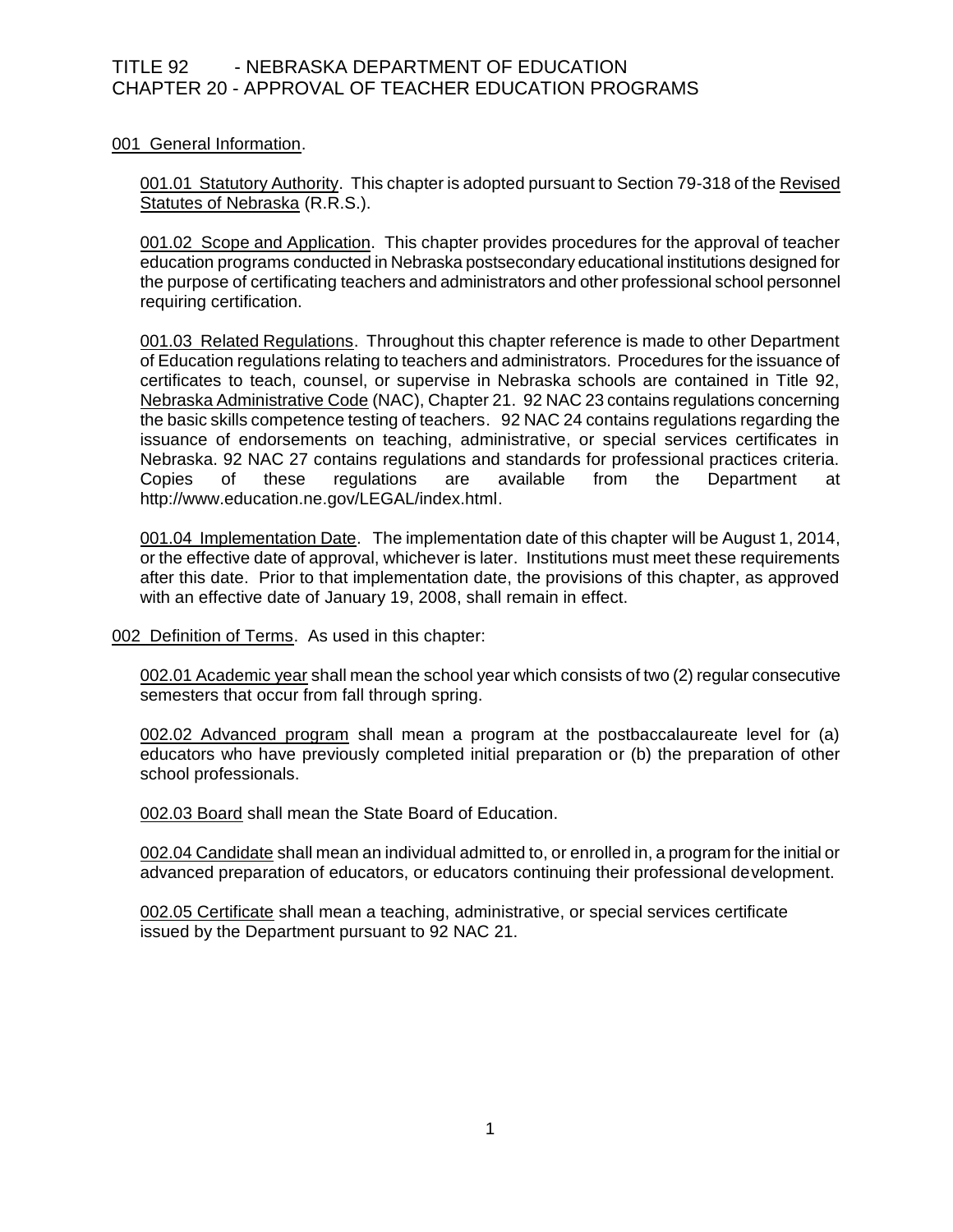002.06 Clinical practice shall mean culminating supervised experiences which provide candidates with opportunities to demonstrate competence in the professional roles for which they are preparing, which includes student teaching and internships.

002.07 Commissioner shall mean the State Commissioner of Education.

002.08 Content test shall mean a Praxis or School Leadership Series test published by the Educational Testing Service (ETS) of Princeton, NJ.

002.09 Cooperating educator shall mean an educator employed in a setting utilized for a clinical experience who has the appropriate certification and experiences to perform responsibilities for observation, coaching, mentoring, and/or evaluation of a candidate.

002.10 Coursework shall mean experiences required to complete the preparation program and may include class instruction, field experiences, or other required activities.

002.11 Credit hour shall mean the equivalent of fifteen (15) instructional class periods of fifty (50) minutes or more.

002.12 Department shall mean the State Department of Education, which is comprised of the Board and the Commissioner.

002.13 Diversity shall mean differences among groups of people and individuals based on ethnicity, race, socioeconomic status, gender, exceptionalities, language, religion, sexual orientation, and/or geographical areas.

002.14 Educator shall mean a holder of a teaching, administrative or special services certificate.

002.15 Educator certificate shall mean a certificate issued pursuant to standards comparable and equivalent to those in 92 NAC 21.

002.16 Endorsement shall mean an area of specialization indicated on a certificate issued pursuant to 92 NAC 21 signifying that the individual has met specific content preparation requirements contained in 92 NAC 24.

002.17 Faculty shall mean all professional education faculty, including adjunct faculty and graduate students, employed by a standard institution of higher education who teach one or more courses in professional education and/or supervise field experiences.

002.18 Field experience shall mean an opportunity for candidates to observe, assist, tutor, instruct, and/or conduct research to develop professional education knowledge, skills, and dispositions. Field experiences include practicum and clinical practice requirements. Field experiences are designed and implemented through collaboration with school partners and faculty and occur in school systems or other settings serving students.

002.19 Initial program shall mean a program at the baccalaureate or postbaccalaureate level that prepares candidates for their first license to teach. They include five-year programs, master's programs, and other postbaccalaureate and alternate route programs that prepare individuals for their first license in teaching.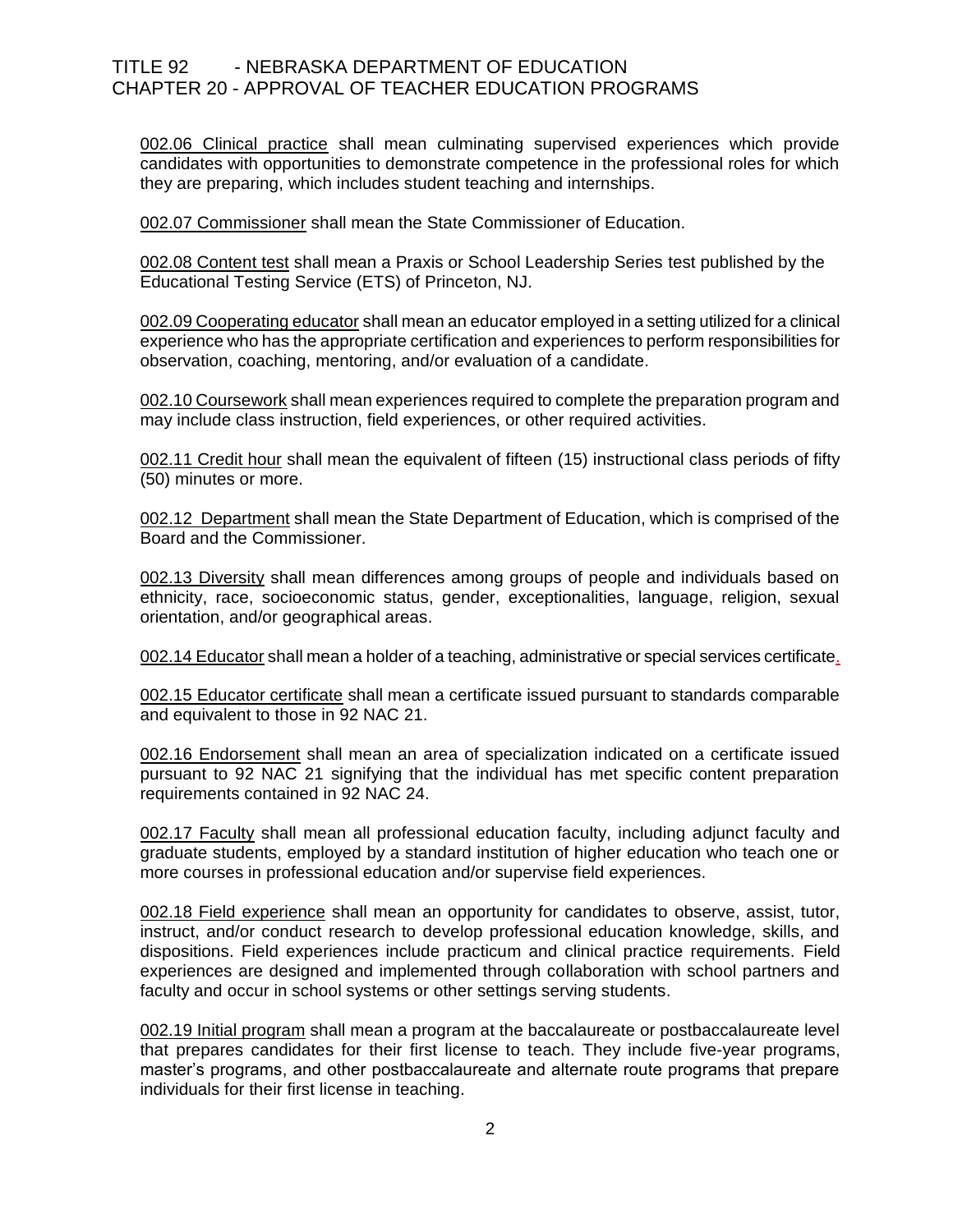002.20 Internship shall mean a clinical practice in which candidates practice and demonstrate the knowledge, skills, and professional dispositions required for advanced programs.

002.21 Practicum shall mean a field experience completed prior to a culminating supervised clinical practice.

002.22 Professional dispositions shall mean candidate attitudes, values, and beliefs demonstrated in interactions with students, families, educators, and communities consistent with ethical performance criteria contained in 92 NAC 27.

002.23 Professional Education coursework shall mean coursework, including field experience, designed to develop educator competencies including, but not limited to, student development, learning differences, learning environments, content knowledge and its application, assessment, planning for instruction, instructional strategies, collaboration, and ethical practice.

002.24 Professional teacher education program or unit shall mean the school, college, department or other administrative body within the institution that is primarily responsible for the preparation of teachers, administrators, and other school personnel.

002.25 Regional accreditation shall mean a voluntary process by which one (1) of several accrediting bodies, each serving one (1) of six (6) defined geographic areas of the country, accredits PK-12 schools, colleges, and universities. Nebraska institutions are served by the Higher Learning Commission.

002.26 School partner shall mean school systems and other education programs that collaborate with the teacher education program in designing, developing, and implementing field experiences, delivery of instruction, and research.

002.27 School system shall mean an institution that is accredited or approved by the Department to provide instruction at any level PK-Grade 12, including an educational service unit accredited by the Department.

002.28 Special authorization shall mean a process by which Department approval can be granted for a standard institution of higher education to offer a pilot endorsement program.

002.29 Standard institution of higher education or Institution shall mean any college or university whose teacher education programs are fully approved by the Board or by a comparable agency in any other state or country.

002.30 Student teaching shall mean a clinical practice in a school system which provides initial preparation candidates with a culminating supervised experience to demonstrate competence in the professional roles for which they are preparing.

002.31 Teacher education program shall mean the system of procedures, coursework and activities in a college, school, or department of an approved standard institution of higher education which result in the initial or advanced preparation of teachers, administrators, and other school professionals.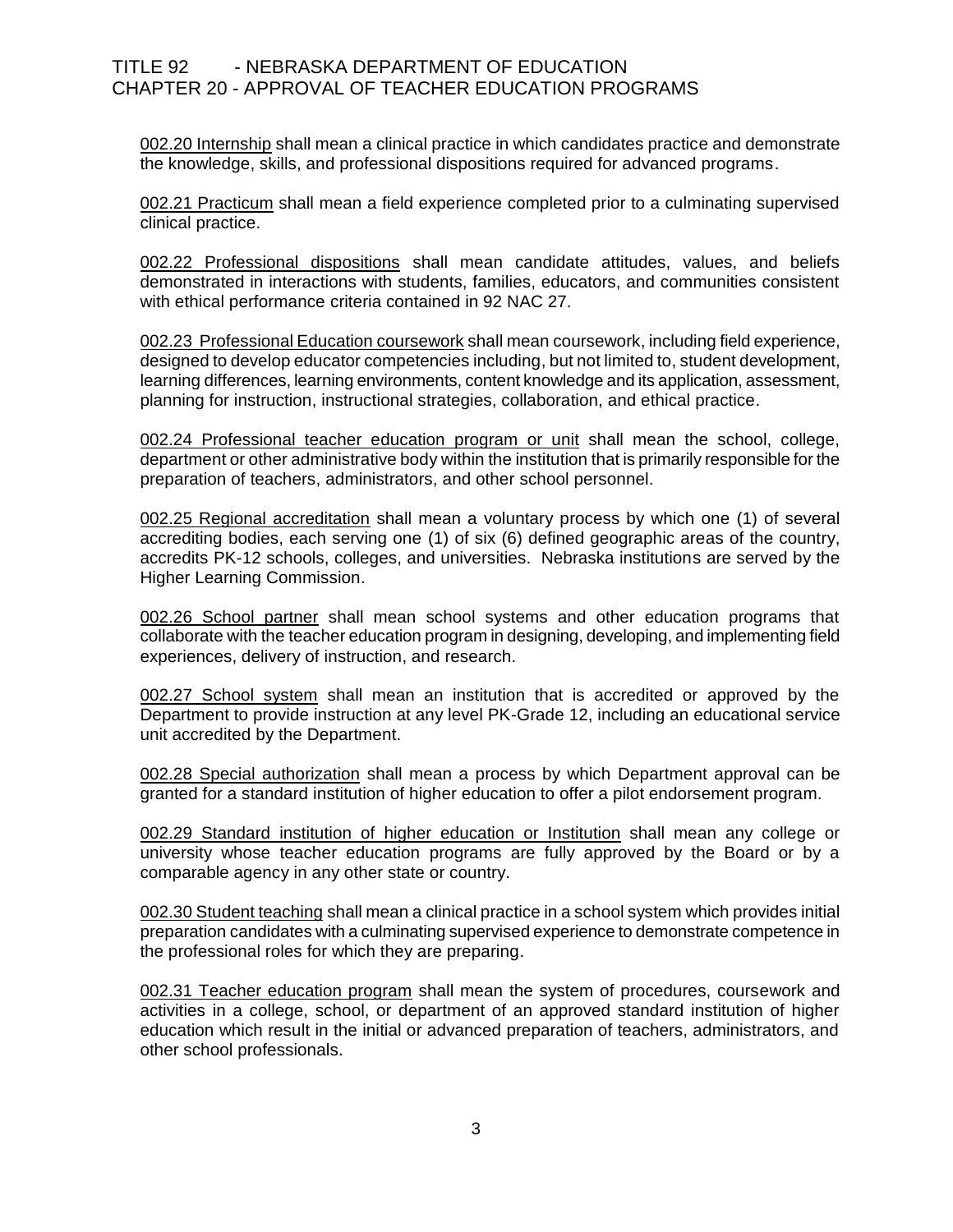002.32 Terminal degree shall mean the highest degree available in a specific field of preparation or recognized by the profession.

## 003 Requirements for Teacher Education Program Approval

## 003.01 Original Teacher Education Program Approval

003.01A Letter of Application and Institutional Planning Report. Any Nebraska institution of higher education may apply for approval of its teacher preparation program by submitting a letter of intent to seek approval and an Institutional Planning Report (IPR) signed by the chief academic officer of the institution on behalf of the governing board of the institution. These documents must be received by the Commissioner on or before January 15 of the calendar year in which the institution seeks to begin the approval process.

003.01B Governing Board Approval. The IPR shall include documentation that the governing board of the institution has approved the plans and a time table whereby the institution will meet each of the requirements to become a standard institution of higher education within four (4) years.

003.01C Chapter 20 Compliance. The IPR shall include the procedures and time table for compliance with the requirements in Sections 004 through 007 of this chapter.

003.01D Collaboration and Support of School Systems. The IPR shall contain statements of support from school systems documenting their collaboration and assistance in planning to provide field experiences which meet the requirements of 92 NAC 20 and 92 NAC 24.

003.01E The IPR shall contain documentation that the institution is regionally accredited.

#### 003.02 Initial Provisional Approval

003.02A The Commissioner, after receiving the institution's request to begin the process of becoming a standard institution of higher education, shall appoint a team to visit the institution and report on the institution's ability to comply with the provisions of this chapter.

003.02A1 The team shall schedule a visit to the institution within sixty (60) days after receiving the IPR.

003.02A2 The team shall file a recommendation with the Commissioner within sixty (60) days after the scheduled visit to the institution.

003.02A3 Following a review of the institutional visit report, the Commissioner shall file a recommendation with the Board regarding the application and shall notify the institution of the recommendations. Notification shall be sent by certified mail to the chief academic officer of the institution. The institution shall have thirty (30) days after receipt of the recommendation to request an opportunity for a hearing before the Board as provided in Section 008 of this chapter.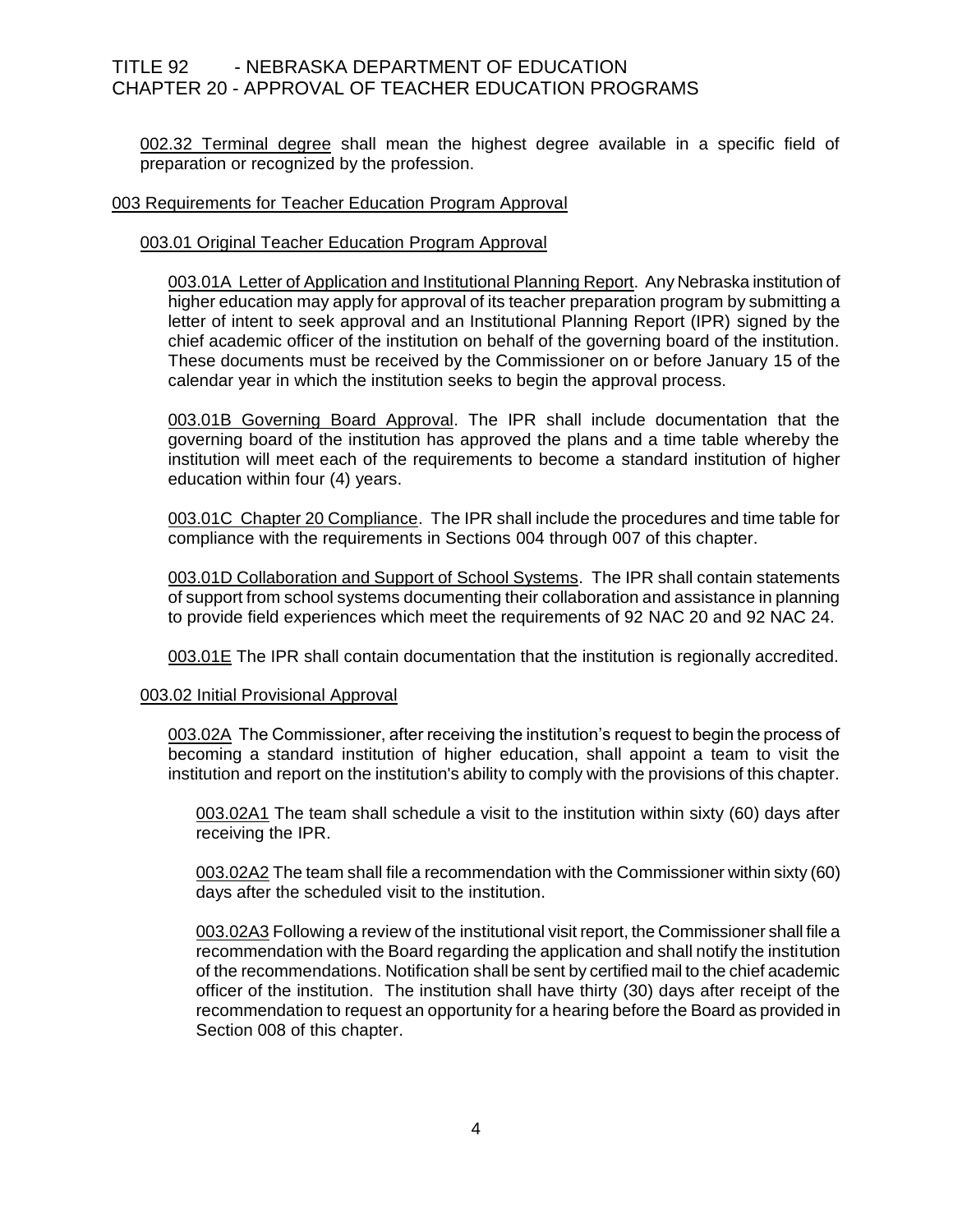003.02A4 Following a review of the Commissioner's recommendation, and after giving the institution an opportunity for a hearing, if requested, the Board shall either approve or deny the institution's implementation of the plan under provisional approval. Provisional approval permits the institution to phase in a teacher education program, excluding clinical practice, over a period of time not to exceed three (3) years.

## 003.03 Continuing Provisional Approval

003.03A Provisional Approval Report. By March 1 of each year during provisional approval the institution shall file the Provisional Approval Report with the Commissioner which includes:

003.03A1 Documentation that written notification has been made to all candidates taking education courses that the institution has provisional approval, but is not yet approved for recommending certification.

003.03A2 Statements of continuing participation by the school systems in which the institution is placing candidates for field experiences.

003.03A3 Documentation of the degree to which the institution is in compliance with all applicable sections of 92 NAC 20, excluding clinical practice; 92 NAC 23; and 92 NAC 24. The Provisional Approval Report shall indicate how, in each succeeding year, the institution is progressing toward total compliance, excluding clinical practice.

003.03B The Commissioner may respond each year with a scheduled visit by a team or staff, to the institution within sixty (60) days after receiving the Provisional Approval Report.

003.03C The team or staff conducting such a visit shall file a recommendation with the Commissioner within thirty (30) days after a scheduled visit.

003.03D Following a review of the report, the Commissioner shall file a recommendation with the Board regarding the application and shall notify the institution of the recommendations. Notification shall be sent by certified mail to the chief academic officer of the institution. The institution shall have thirty (30) days after receipt of the recommendation to request an opportunity for a hearing before the Board as provided in Section 008 of this chapter.

003.03E Following a review of the Commissioner's recommendation, and after giving the institution an opportunity for a hearing, if requested, the Board shall either approve or deny continuation of provisional or recommend temporary approval.

003.04 Temporary Approval to Offer a Teacher Education Program. If the Commissioner recommends and the Board concurs, the institution may be granted a one (1) year temporary approval. Temporary approval allows the institution to place candidates and to recommend graduates of the program to the Department for certification. Temporary approval may be renewed on a yearly basis for a maximum of three (3) years, using the process found in Sections 003.04A through 003.04F of this chapter for each of these years.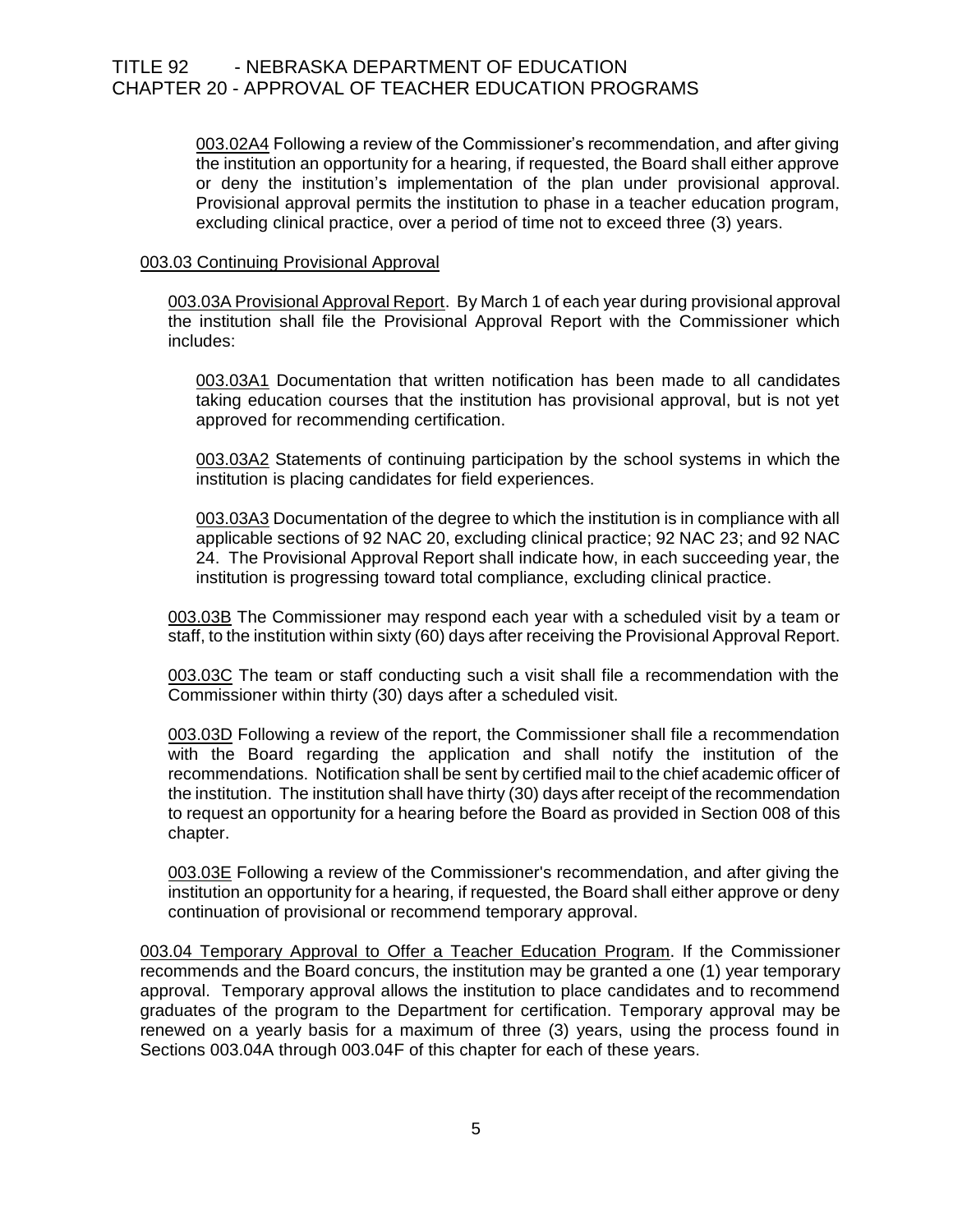003.04A By March 1 of each year in which the institution is operating with temporary approval, the institution shall file a Temporary Approval Report with the Commissioner. The Temporary Approval Report shall document complete compliance with all applicable sections of 92 NAC 20, 92 NAC 23, and 92 NAC 24.

003.04B The Commissioner may respond with a scheduled visit by a team or staff, to the institution within sixty (60) days after receiving the Temporary Approval Report.

003.04C The team or staff conducting such a visit shall file a recommendation with the Commissioner within thirty (30) days after the scheduled visit.

003.04D Following a review of the report, the Commissioner shall file a recommendation with the Board regarding the application and shall notify the institution of the recommendations. Notification shall be sent by certified mail to the chief academic officer of the institution. The institution shall have thirty (30) days after receipt of the recommendation to request an opportunity for a hearing before the Board as provided in Section 008 of this chapter.

003.04E Following a review of the Commissioner's recommendation, and after giving the institution an opportunity for a hearing, if requested, the Board shall exercise one of the following options: (a) approve the institution as a standard institution of higher education, (b) grant it temporary approval for another year, or (c) deny the institution further status as a teacher education program.

003.04F Once the Board has approved the institution as a standard institution of higher education, the institution is subject to the provisions in Section 003.05 of this chapter.

003.05 Continuing Approval of a Teacher Education Program. Continuing approval shall be for the period of August 1 through July 31 of the next year and shall be conditional upon the institution's compliance with the requirements in Sections 003 through 007 of this chapter. The institution's failure to meet a numbered regulation shall be considered a violation and will be subject to the provisions of Section 003.05C of this chapter.

003.05A Annual Board Approval. The institution shall submit the information requested in Sections 003.05A1 through 003.05A4 of this chapter by May 15 of each year. Recommended forms may be found on the NDE Teacher Education website.

003.05A1 Endorsements Offered. A written list of endorsements to be offered for the period of approval. For each endorsement, the institution must provide the Commissioner with a current list of required courses which also specifies alignment of the courses to the requirements in 92 NAC 24.

003.05A2 Program Outcomes. Information regarding program admission, program completion, graduate follow-up, and program changes made or planned in response to candidate or graduate performance, or changes made or planned in response to the needs of school systems.

003.05A3 Assurance of Compliance. The chief academic officer or designee for the institution shall indicate compliance or noncompliance status with the numbered provisions of 92 NAC 20.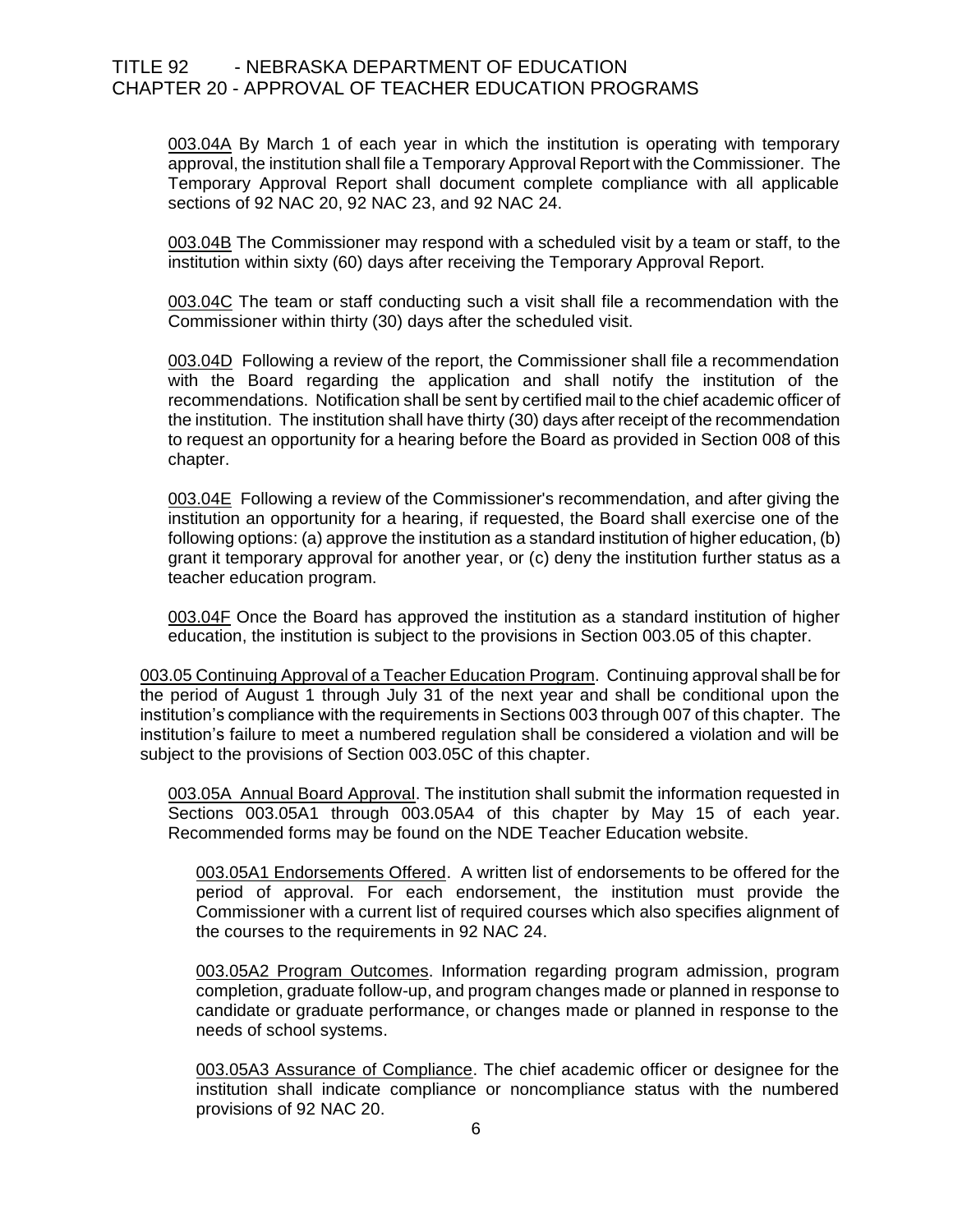003.05A4 Correction of Areas of Noncompliance. For any area of noncompliance identified in Section 003.05A3 of this chapter, a plan for correction must be provided. In addition, the annual report shall contain documentation of resolution/status of any areas of noncompliance reported in the previous annual report to the Board.

003.05B State Program Review. At least once every seven (7) years, the Commissioner shall conduct a full review of the teacher education program to determine compliance with all applicable provisions of 92 NAC 20 and 92 NAC 24. The review includes both an offsite and an onsite component.

003.05B1 The state program review shall be conducted by a state team, appointed by the Commissioner, which includes representation from the Nebraska Council on Teacher Education (NCTE), persons with content knowledge in the endorsement areas offered by the teacher education program, and Department staff.

003.05B2 For institutions participating in a national accreditation review of education preparation programs, the state program review shall be conducted to coordinate with the national accreditation process.

## 003.05B3 Offsite Review

003.05B3a Institutional Report. Qualitative and quantitative information regarding compliance with the requirements of Sections 004 through 007 of this chapter shall be submitted on a schedule established by the Commissioner. Recommended forms may be found on the NDE Teacher Education website.

003.05B3b Endorsement Program Folios. Information regarding each endorsement program offered by the institution shall be submitted on a schedule established by the Commissioner. Recommended forms may be found on the NDE Teacher Education website. Folio information will include:

003.05B3b1 Documentation of compliance with the endorsement requirements in 92 NAC 24.

003.05B3b2 Quantitative and qualitative candidate assessment and performance information.

003.05B3b3 Changes made in response to data regarding candidate or graduate performance and/or in response to the needs of school systems.

003.05B4 Onsite Review. An onsite review shall be conducted to validate information submitted by the institution in response to Section 003.05B3 of this chapter or to acquire additional information to determine compliance with the provisions of 92 NAC 20 and 92 NAC 24.

003.05B5 Results of the state program review shall be reported to the Board during the annual approval meeting.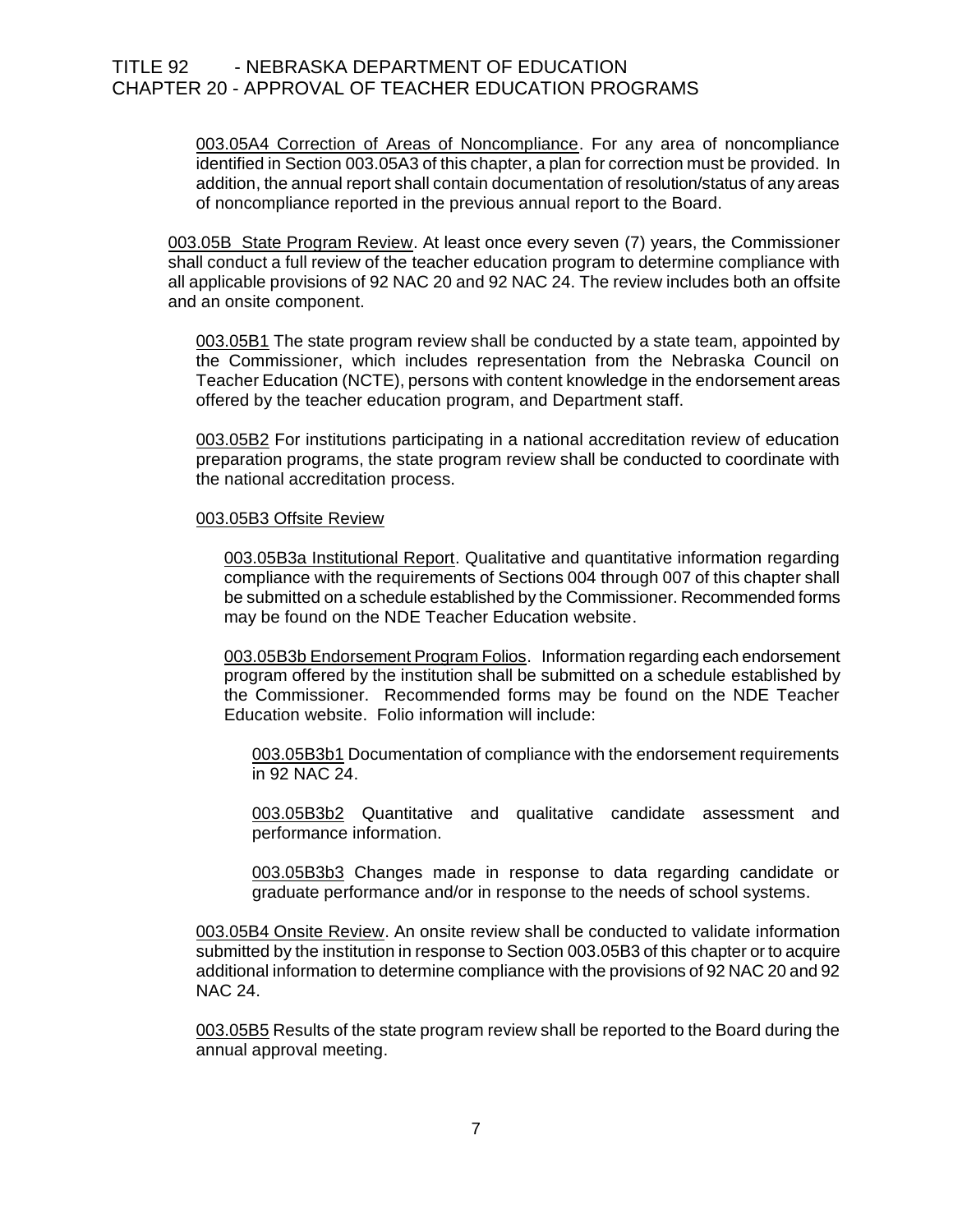003.05C Correction of Areas of Noncompliance. The institution shall have until May 1 of the year following the Board's annual approval decision to correct areas of noncompliance identified in Section 003.05 of this chapter.

003.05C1 Approval on Probation. The Commissioner may recommend to the Board approval on probation for an institution with uncorrected areas of noncompliance on May 1 of the first year following the Board's annual approval decision.

003.05C2 Denial of Approval. The Commissioner may recommend to the Board denial of approval for an institution with uncorrected areas of noncompliance on May 1 of the year following designation of approval on probation.

003.05C3 Notification and Appeal. The Commissioner shall notify the chief academic officer of the institution of a recommendation for probation or denial of approval in writing by certified mail. The institution shall have thirty (30) days after receipt of the recommendation to request an opportunity for a hearing as provided in Section 008 of this chapter.

003.06 Special Endorsement Authorization. A Nebraska standard institution of higher education may apply for approval of a special authorization to offer an endorsement program that is not included in 92 NAC 24.

003.06A Application for Approval. An application must be received by the Commissioner on or before January 15 of the calendar year in which the institution seeks to begin the new endorsement program.

003.06A1 The application must include justification of interest and need for the proposed new endorsement program, educator competencies appropriate for the proposed new endorsement program, a list of the required courses that will address the competencies and accompanying syllabi, and the timetable for candidates' completion of the proposed new endorsement program.

003.06A2 The application shall contain statements of support from school systems documenting their collaboration and assistance in planning to provide field experience placements which meet the requirements of 92 NAC 20 and 92 NAC 24.

003.06A3 Within thirty (30) days from receipt of the application, the Commissioner shall assign a team to assess the information provided in the application, which may include a visit to the institution. The team will include members representing the Nebraska Council on Teacher Education (NCTE) and persons with content knowledge in the proposed endorsement area.

003.06A4 The team shall file a recommendation with the Commissioner for denial of the application or provisional approval.

003.06A5 The Commissioner shall provide written notification by certified mail of the decision to the chief academic officer of the institution by May 1. The institution shall have thirty (30) days after receipt of the notification to request a meeting with the Commissioner if the decision is to deny approval. Following the meeting, the Commissioner shall inform the institution in writing if the decision to deny is upheld.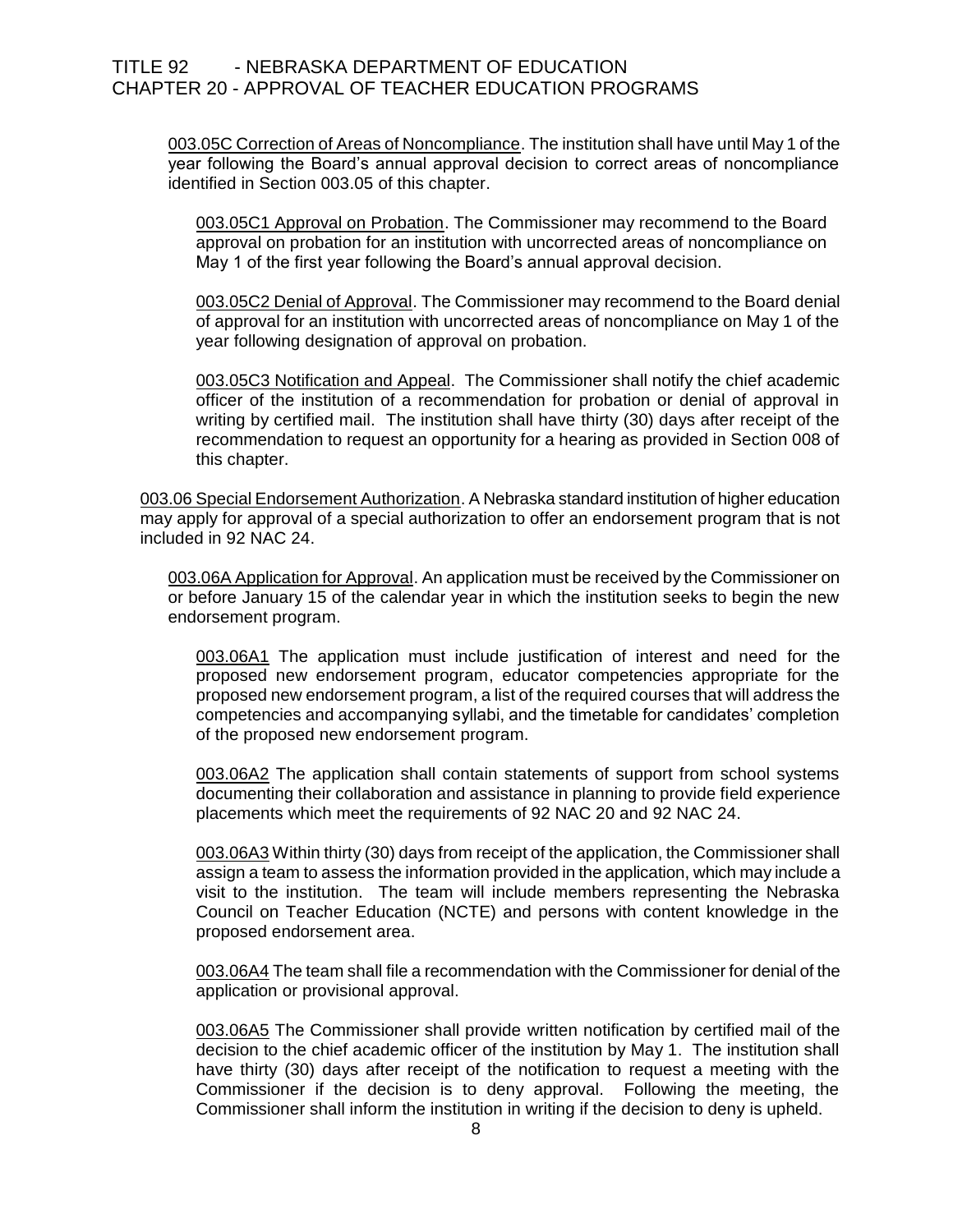## 003.06B Provisional Approval of a Special Endorsement Authorization.

003.06B1 Following provisional approval by the Commissioner, the institution may phase in the new endorsement program over a period of time not to exceed three (3) years, excluding clinical practice.

003.06B2 By March 1 of each year following provisional approval, the institution shall file a written progress report on the program with the Commissioner which shall include:

003.06B2a Enrollment data and documentation of written notification to the candidates that the institution has provisional approval, including candidate recourse if the program is eliminated;

003.06B2b Statements of continuing participation from school systems for placement of candidates for field experiences; and

003.06B2c Reaffirmation or updated information regarding elements in Sections 003.06A1 and 003.06A2 of this chapter.

003.06B3 The review team identified in Section 003.06A3 of this chapter shall review the progress report which may include an onsite visit, and file a recommendation of denial, continued provisional approval, or temporary approval with the Commissioner within thirty (30) days following the review.

003.06B4 The Commissioner shall provide written notification by certified mail of the decision to the chief academic officer of the institution by May 1. The institution shall have thirty (30) days after receipt of the notification to request a meeting with the Commissioner if the decision is to deny approval. Following the meeting, the Commissioner shall inform the institution in writing if the subsequent decision to deny is upheld.

003.06C Temporary Approval of a Special Endorsement Authorization.

003.06C1 Following temporary approval by the Commissioner, the endorsement program may place candidates and recommend graduates of the program for certification by the Department.

003.06C2 By March 1 of each year following temporary approval, the institution shall file a written progress report on the program with the Commissioner which shall include:

003.06C2a Enrollment data and documentation of written notification to the candidates that the institution has temporary approval, including candidate recourse if the program is eliminated;

003.06C2b Statements of continuing participation from school systems for placement of candidates for field experiences; and

003.06C2c Reaffirmation or updated information regarding elements in Sections 003.06A1 and 003.06A2 of this chapter.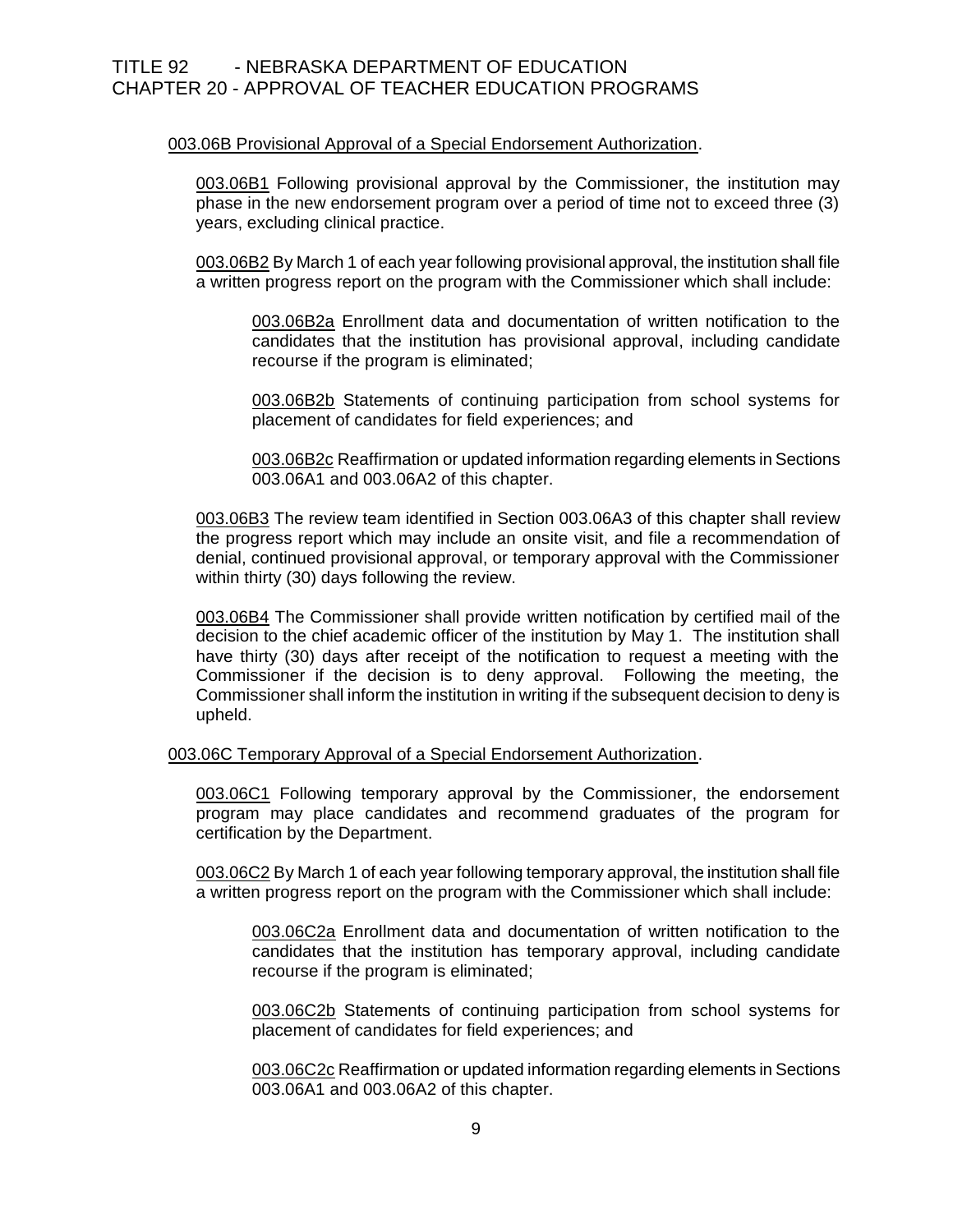003.06C3 The review team identified in Section 003.06A3 of this chapter will review the progress report which may include an onsite visit, and file a recommendation with the Commissioner to (a) continue temporary approval until the endorsement is placed in 92 NAC 24, (b) return to provisional status, or (c) deny any further approval.

003.06C4 By May 1, the Commissioner shall consider the team's recommendation and provide written notification by certified mail to the chief academic officer of the institution of the decision to (a) renew temporary approval for a period not to exceed three (3) years, (b) return the endorsement to provisional status, (c) deny further approval and the reasons for the decision, or (d) recommend the special authorization be moved forward for inclusion in 92 NAC 24.

003.06C5 The institution shall have thirty (30) days after receipt of the notification to request a meeting with the Commissioner if the decision is to deny approval. Following the meeting, the Commissioner shall inform the institution in writing if the subsequent decision to deny is upheld.

## 004 Professional Teacher Education Program Requirements.

004.01 General Policy Statements. The institution shall have a written policy stating its philosophy and objectives and which delineates its goals and commitment to the preparation of educators. Not all of the programs for the preparation of school personnel need to be administratively located within the unit; however all professional education programs are organized and coordinated by the unit.

#### 004.02 Personnel Requirements.

004.02A Unit Administrator. The institution shall designate an individual to administer the professional teacher education program or unit. This individual shall hold, qualify for, or have held an educator certificate.

004.02B Certification Officer. The institution shall designate a faculty or staff member to receive correspondence regarding this chapter and to oversee the submission of certified records, transcripts, reports, and/or recommendations to the Department for the purpose of certification and/or endorsement.

004.02C Field Experience Coordinator. The institution shall designate a faculty or staff member to coordinate field experience requirements contained in this chapter.

004.02D Cooperating Educators. The institution shall ensure that cooperating educators employed by school systems or other field-based settings shall have a minimum of three (3) years of education employment experience and hold an appropriate certificate with an endorsement in the area or level they are supervising.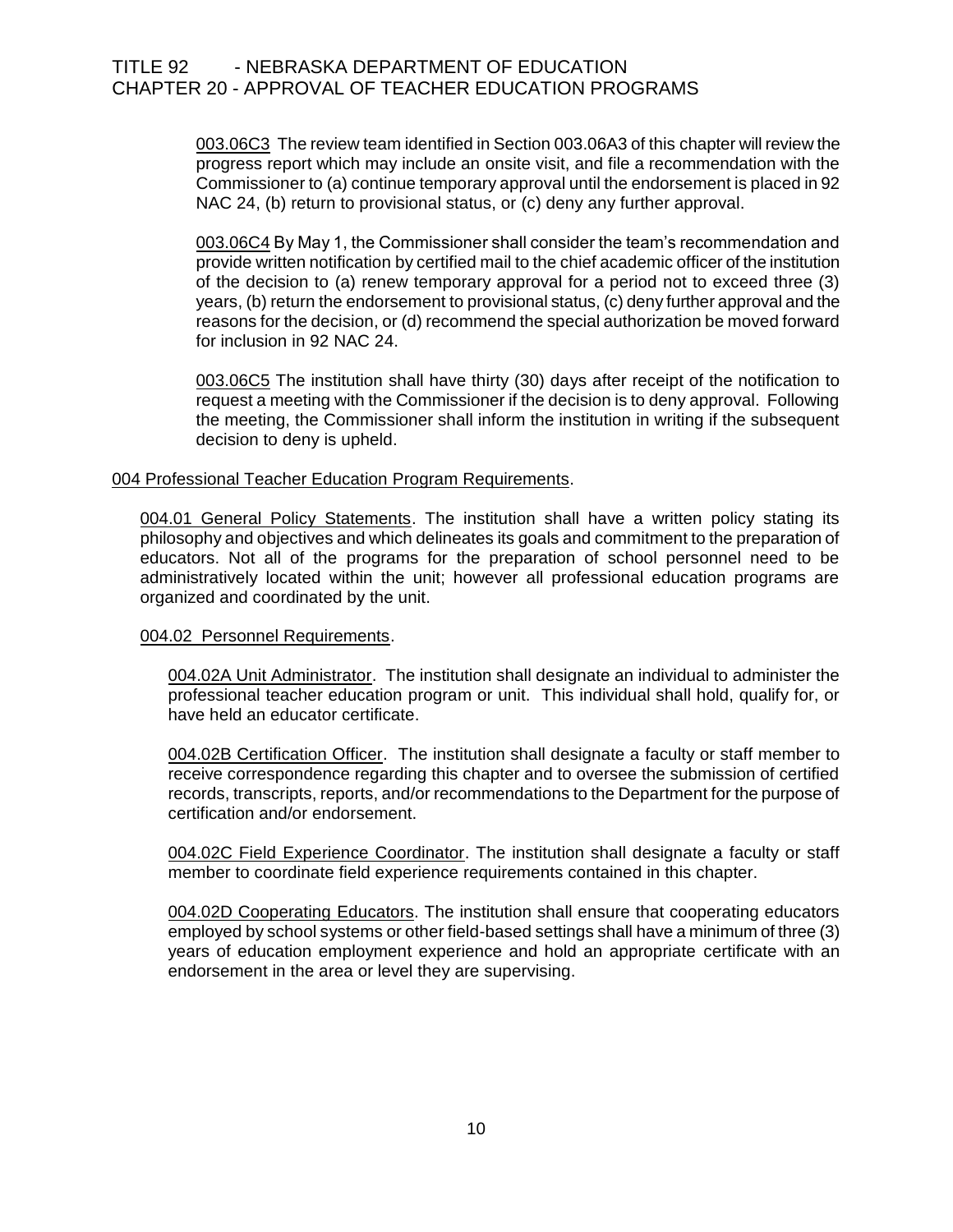## 004.03 Professional Teacher Education Program Faculty Requirements.

## 004.03A Minimum Required Faculty

004.03A1 Undergraduate faculty. There shall be a minimum of three (3) full-time professional education faculty.

004.03A2 Graduate faculty. Each advanced degree program leading to the doctorate has at least three (3) full-time professional education faculty members who have earned the doctorate in the field of specialization for which the degree is offered.

## 004.03B Faculty Qualifications

004.03B1 All professional education faculty shall hold a master's degree.

004.03B2 The preparation, research, and experience of each faculty member shall be in the field in which he or she teaches.

004.03B3 All professional education faculty, hired after July 1, 1994, shall have two (2) years of PK-12 teaching experience in state approved or accredited elementary or secondary schools or similarly constituted and governed schools in a state where nonpublic schools are not recognized by the state.

Faculty who do not possess two (2) years of PK-12 teaching experience must meet the exceptional expertise requirement defined as documented scholarship, skill, or experience in the priorities of the teacher education program such as content specialization, diversity, assessment or technology.

004.03B4 At least one-third of the full-time undergraduate faculty shall hold a terminal degree.

004.03B5 At least one-half of full-time graduate faculty shall hold a terminal degree.

004.03B6 All faculty in programs which grant the sixth year specialist's certificate or doctorate degree shall hold the doctorate and have two (2) years of teaching or school administration experience.

004.03B7 Adjunct faculty utilized for clinical experience supervision must hold or have held appropriate certification for the area and/or level which they are supervising.

## 004.03C Faculty Load

004.03C1 For undergraduate faculty, assignments for teaching, supervision of clinical experience, and administration shall not exceed twenty-four (24) credit hours within the same academic year for a full-time equivalent undergraduate faculty member except as provided in Section 004.03C3 of this chapter.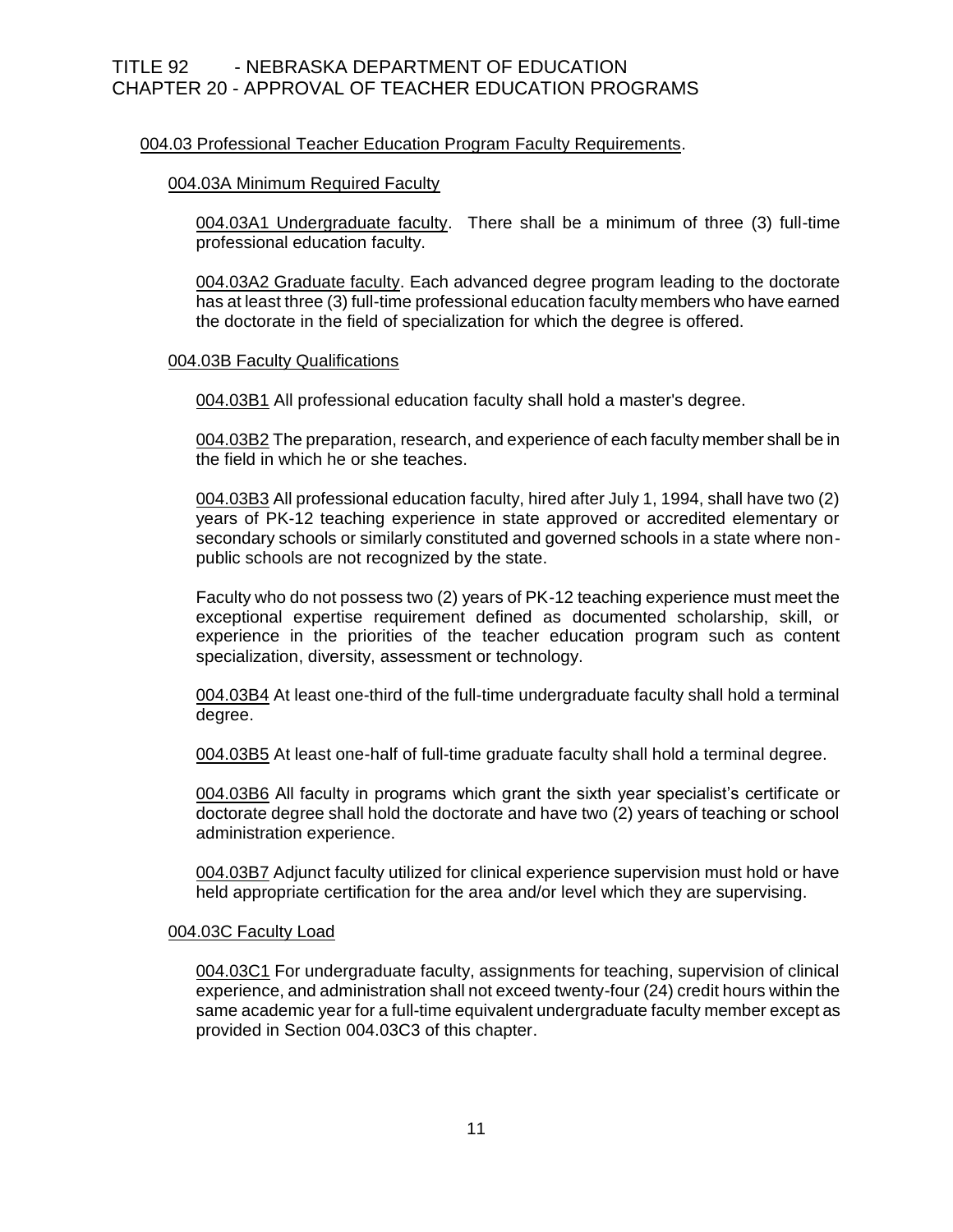004.03C2 For graduate faculty, assignments for teaching, supervision of clinical experience, and administration shall not exceed eighteen (18) credit hours within the same academic year for a full-time equivalent graduate faculty member with the exception stated in Section 004.03C3 of this chapter.

004.03C3 For faculty teaching a combination of undergraduate and graduate assignments, the load may be a proration of nine (9) and twelve (12) credit hours, with total hours assigned within the same academic year not to exceed twenty-one (21) hours.

004.03C4 Supervision of clinical experiences shall not exceed a ratio of eighteen (18) full-time equivalent candidates to one (1) full-time equivalent faculty member within one (1) semester.

004.03C5 Advising for advanced program candidates shall be assigned to advanced program faculty.

004.04 Minimum Endorsement Offering Requirements. The institution shall offer courses for a minimum of eight (8) approved subject and/or field endorsements contained in 92 NAC 24 and have on file a plan of study which documents that required courses are offered on a schedule to enable candidates access to the coursework in a four (4) year period.

004.05 Library Requirements. Library holdings, curriculum materials, and related technology resources shall provide adequate scope, breadth, and currency to support education candidates and faculty. The institution shall employ staff to work collaboratively with the unit to acquire relevant and current resources and to provide support services for material utilization.

004.06 Policies for Program Admission, Progression, and Completion. The institution must have on file, and systematically communicate to all candidates, specific requirements regarding candidate admission, progression, and completion of the teacher education program, including:

004.06A Disclosure. The institution shall require the prospective candidate to disclose all criminal convictions, except traffic offenses.

004.06B Notice Regarding Convictions. The institution shall inform all persons who apply for admission to its program that persons who have felony convictions, or misdemeanor convictions involving abuse, neglect, or sexual misconduct, as defined in Section 004.06D of this chapter, are automatically rejected by the Department for certification, and may only be considered for certification, or participation in field experiences, with the approval of the Department. A person with a conviction as defined in Section 004.06D of this chapter may request approval by the Department using the procedures set forth in 92 NAC 21 Sections 009.02 through 009.04.

004.06C Criminal Background Check. The institution shall conduct or verify an official criminal background check on candidates prior to admission to an initial teacher education program and again prior to clinical practice.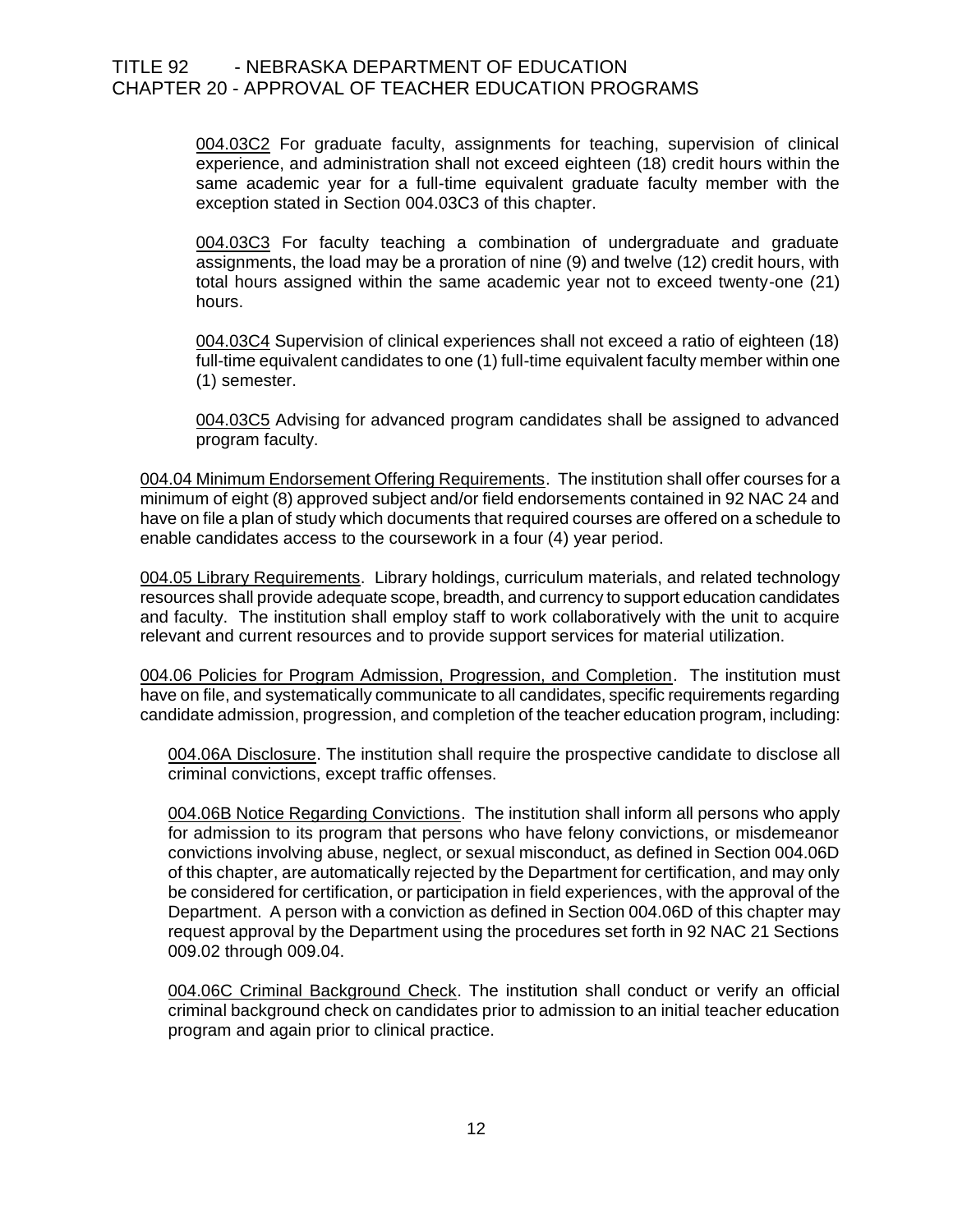## 004.06D Convictions

004.06D1 For purposes of this chapter, a felony conviction means any felony offense under the laws of any jurisdiction, including misdemeanor convictions in other jurisdictions that would constitute a felony if committed in Nebraska.

004.06D2 For purposes of this chapter, a misdemeanor conviction involving abuse, neglect, or sexual misconduct means an offense under the laws of any jurisdiction, which, if committed in Nebraska, would constitute one of the following misdemeanors (with the applicable sections of the Revised Statutes of Nebraska in parentheses):

| 004.06D2a        | Assault (third degree) (28-310)                                      |
|------------------|----------------------------------------------------------------------|
| 004.06D2b        | Child Enticement (28-311)                                            |
| <u>004.06D2c</u> | Stalking (28-311.03)                                                 |
| 004.06D2d        | Hazing (28-311.06)                                                   |
| <u>004.06D2e</u> | Unlawful Intrusion (28-311.08)                                       |
| <u>004.06D2f</u> | Violating a Harassment Protection Order (28-311.09)                  |
| <u>004.06D2g</u> | False Imprisonment (28-315)                                          |
| <u>004.06D2h</u> | Sexual Assault (third degree) (28-320)                               |
| 004.06D2i        | Domestic Assault (28-323)                                            |
| <u>004.06D2j</u> | Child/Vulnerable Adult Contact with Methamphetamine (28-457)         |
| <u>004.06D2k</u> | Abandonment of Spouse or Child (28-705)                              |
| <u>004.06D2l</u> | <b>Child Abuse (28-707)</b>                                          |
| 004.06D2m        | Contributing to the Delinquency of a Child (28-709)                  |
| <u>004.06D2n</u> | Prostitution (28-801)                                                |
| 004.06D2o        | Keeping a Place of Prostitution (28-804)                             |
| 004.06D2p        | Debauching a Minor (28-805)                                          |
| <u>004.06D2q</u> | Public Indecency (28-806)                                            |
| <u>004.06D2r</u> | Sale of Obscene Material to Minor (28-808)                           |
| <u>004.06D2s</u> | Obscene Motion Picture Show, Admitting Minor (28-809)                |
| 004.06D2t        | Obscene Literature Distribution (28-813)                             |
| <u>004.06D2u</u> | Sexually Explicit Conduct (28-813.01)                                |
| 004.06D2v        | Resisting Arrest $(28-904(1)(a))$ , when the conviction involves use |
|                  | or threat of physical force or violence against a police officer     |
| 004.06D2w        | Indecency with an Animal (28-1010)                                   |
| <u>004.06D2x</u> | Intimidation by Phone Call (28-1310)                                 |
| 004.06D2y        | Violating a Protection Order (42-924(4))                             |

004.06D3 For purposes of this chapter, in addition to the offenses listed above, felony convictions, and misdemeanor convictions involving abuse, neglect, or sexual misconduct shall also include convictions related to such crimes, including: (with the applicable sections of the Revised Statutes of Nebraska in parentheses)

| 004.06D3a | Attempt to Commit A Crime (28-201)                                               |
|-----------|----------------------------------------------------------------------------------|
| 004.06D3b | Criminal Conspiracy (28-202)                                                     |
| 004.06D3c | Accessory to a Felony (28-204)                                                   |
| 004.06D3d | Aiding, Abetting, Procuring, or Causing Another to Commit an<br>Offense (28-206) |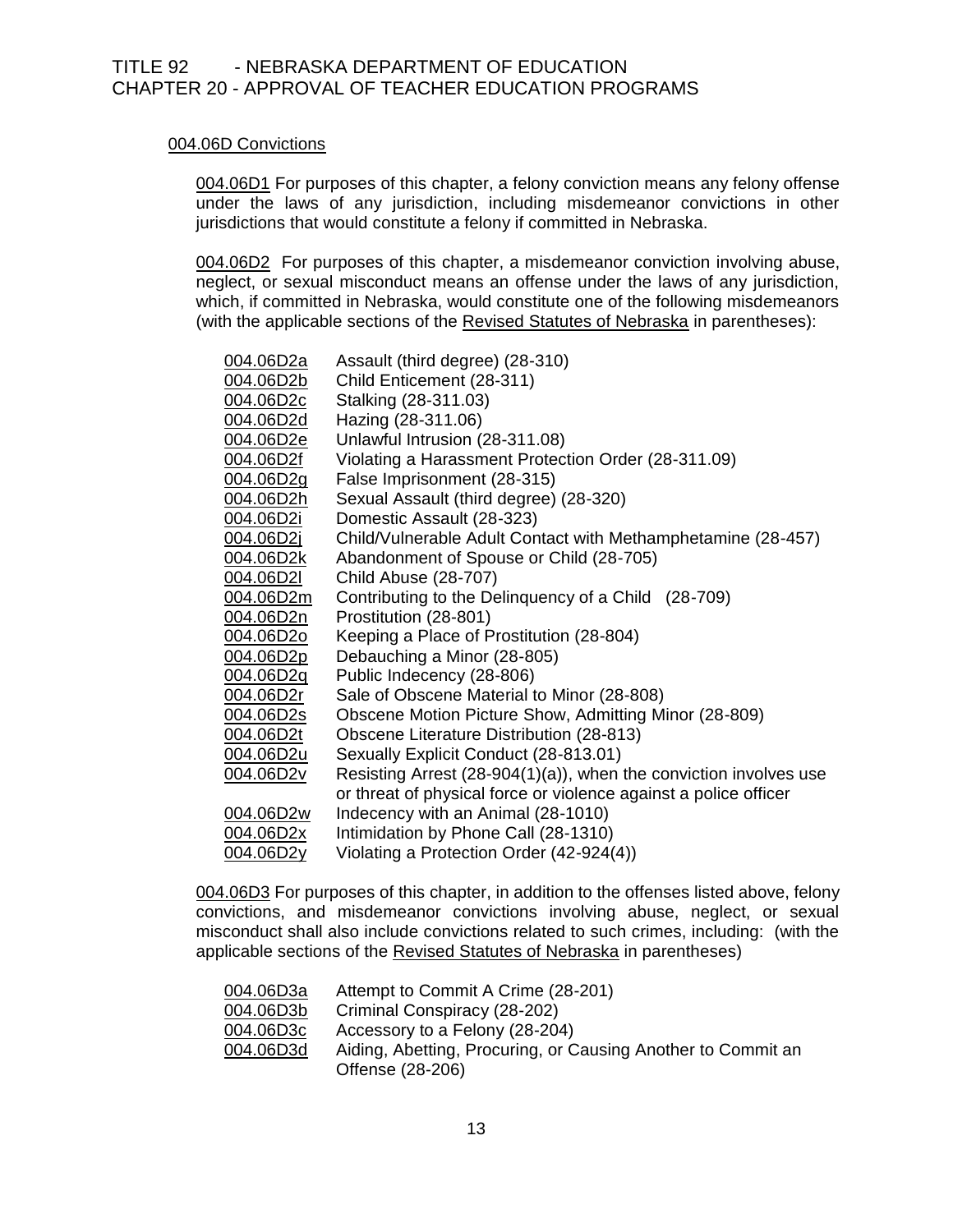004.06D4 Convictions which have been set aside, nullified, expunged, or pardoned shall not be considered convictions for purposes of this chapter, unless the laws of the jurisdiction of the conviction would allow the conviction to be used as the basis for denial of permission to teach or participate in classroom or field experiences, or for denial of a certificate to teach, counsel, supervise, administer, or provide special services in schools. However, such convictions shall be listed by the candidate as required in Section 004.06A of this chapter.

## 004.06E Grade Point Average.

004.06E1 Candidates must hold a cumulative GPA of 2.5 on a 4.0 scale or its equivalent for admission to a teacher education program.

004.06E2 Candidates for admission to clinical practice must hold a cumulative GPA of at least 2.75 on a 4.0 scale or its equivalent.

004.06F Basic Skills Test. Prior to admission to a teacher education program, the candidate must have achieved a satisfactory score on an examination as specified in 92 NAC 23.

004.06G Application. Candidates for admission to a teacher education program shall complete an application process which includes consideration of components identified in Section 004.06 of this chapter and other institution-determined criteria for selection, such as recommendations from professional educators, interviews, or essays.

004.06H Performance Assessments. The institution must identify the performance standards and assessments for successful progression and completion of the education programs offered by the unit.

#### 005 Initial Program Coursework Requirements.

005.01 General Education Coursework. The institution shall require that all undergraduate candidates meet the institution's general education course requirements. These courses may also be used to meet endorsement requirements. General education course requirements are established by the institution for all students.

005.02 Professional Education Coursework. At least one-sixth of the total credit hour requirement established by the institution for the completion of a degree shall be professional education coursework which may include practicum experiences, but shall not include clinical experiences.

The institution shall identify required coursework leading to candidate development and competency demonstration in the following areas:

005.02A Student Development. The candidate understands how students grow and develop, recognizing that patterns of learning and development vary individually within and across the cognitive, linguistic, social, emotional, and physical areas, and designs and implements developmentally appropriate and challenging learning experiences.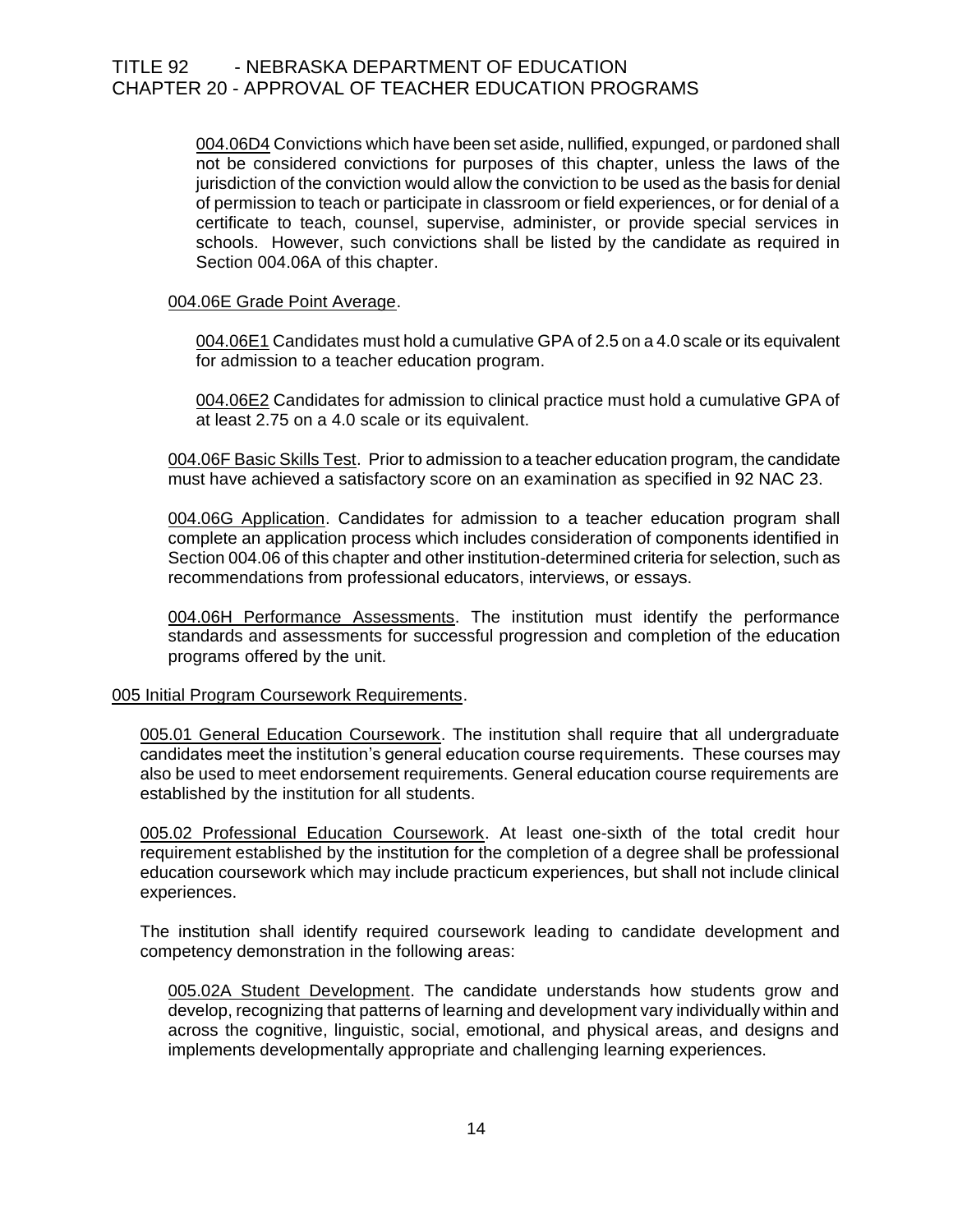005.02B Learning Differences. The candidate uses understanding of individual differences and diverse cultures and communities to ensure inclusive learning environments that enable each student to meet high standards.

005.02C Learning Environments. The candidate works with others to create environments that support individual and collaborative learning, and that encourage positive social interaction, active engagement in learning, and self-motivation.

005.02D Content Knowledge. The candidate understands the central concepts, tools of inquiry, and structures of the discipline(s) he or she teaches and creates learning experiences that make these aspects of the discipline accessible and meaningful for students to assure mastery of the content, including the ability to integrate the Nebraska Content Standards (92 NAC 10 Appendices A-D) into instruction.

005.02E Application of Content. The candidate understands how to connect concepts and use differing perspectives to engage students in critical thinking, creativity, and collaborative problem solving related to authentic local and global issues.

005.02F Assessment. The candidate understands and uses multiple methods of assessment to engage students in their own growth, to monitor student progress, and to guide the candidate's and student's decision making.

005.02G Planning for Instruction. The candidate plans instruction that supports every student in meeting rigorous learning goals by drawing upon knowledge of content areas, curriculum, cross-disciplinary skills, technology, and pedagogy, as well as knowledge of the student and the community context.

005.02H Instructional Strategies. The candidate understands and uses a variety of instructional strategies to encourage students to develop deep understanding of content areas and their connections, build reading and writing skills, and to apply knowledge in meaningful ways. This includes developing competency for utilizing technology for instruction, assessment, and communication.

005.02I Professional Learning and Ethical Practice. The candidate engages in ongoing professional learning, models ethical professional practice, and uses evidence to continually evaluate his/her practice, particularly the effects of his/her choices and actions on others (students, families, other professionals, and the community), and adapts practice to meet the needs of each student.

005.02J Leadership and Collaboration. The candidate seeks opportunities to take responsibility for student learning, to collaborate with students, families, colleagues, other school professionals, and community members to ensure student growth, and to advance the profession.

005.02K Human Relations. The institution shall offer training integrated into a required course or combination of required courses which shall be designed to lead to the following skills as enumerated in Section 79-807(6) R.R.S.:

005.02K1 An awareness and understanding of the values, lifestyles, contributions, and history of a pluralistic society;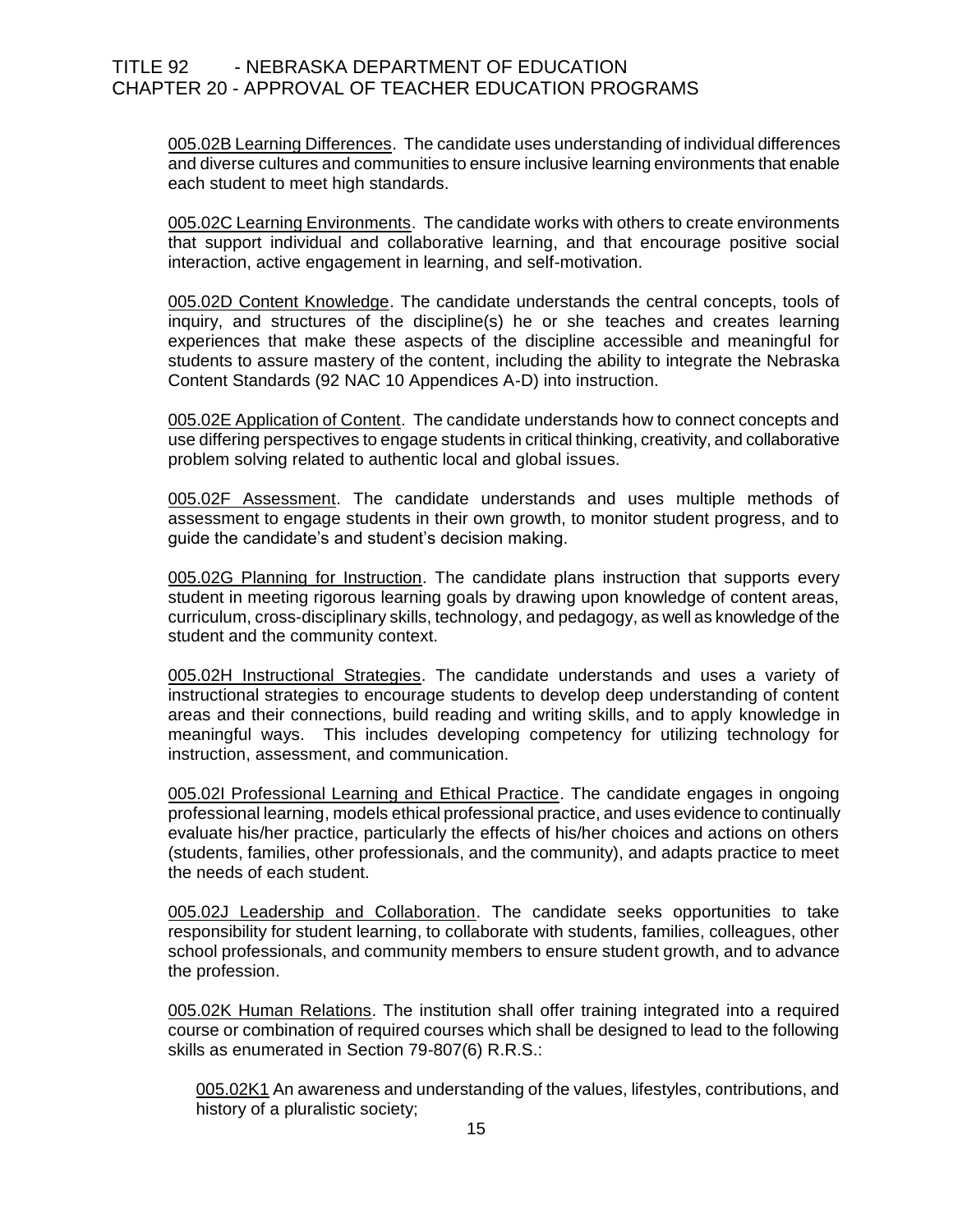005.02K2 The ability to recognize and deal with dehumanizing biases, including, but not limited to, sexism, racism, prejudice, and discrimination, and an awareness of the impact such biases have on interpersonal relations;

005.02K3 The ability to translate knowledge of human relations into attitudes, skills, and techniques which result in favorable experiences for students;

005.02K4 The ability to recognize the ways in which dehumanizing biases may be reflected in instructional materials;

005.02K5 Respect for human dignity and individual rights; and

005.02K6 The ability to relate effectively to other individuals and to groups in a pluralistic society other than the applicant's own.

005.02L Special Education. The institution will require one (1) or more courses which provide candidates with systematic and continuing opportunities to develop knowledge, skills, and professional dispositions for teaching students with disabilities, including the areas enumerated by Section 79-807(7) R.R.S.:

005.02L1 Knowledge of the exceptional educational needs of the disabilities defined by Section 79-1118.01 R.R.S.;

005.02L2 Knowledge of the major characteristics of each disability defined by Section 79-1118.01 R.R.S. in order to recognize its existence in children;

005.02L3 Knowledge of various alternatives for providing the least restrictive environment for children with disabilities;

005.02L4 Knowledge of methods of teaching children with disabilities in the regular classroom; and

005.02L5 Knowledge of prereferral alternatives, referral systems, multidisciplinary team responsibilities, the individualized education plan process, and the placement process.

005.03 Field Experience Coursework. The institution shall require practicum and clinical experiences that provide candidates opportunities to work with students and school partners to develop knowledge, skills, and professional dispositions. When viewed as a whole, field experiences are central to candidate preparation and shall provide opportunities to work with diverse students which may include, but is not limited to, differences based on ethnicity, race, socioeconomic status, gender, exceptionalities, and language.

005.03A Initial Program Field Experience. These experiences shall range from candidate interaction with students to assuming responsibility for instructional planning and implementation, and assessment of student learning.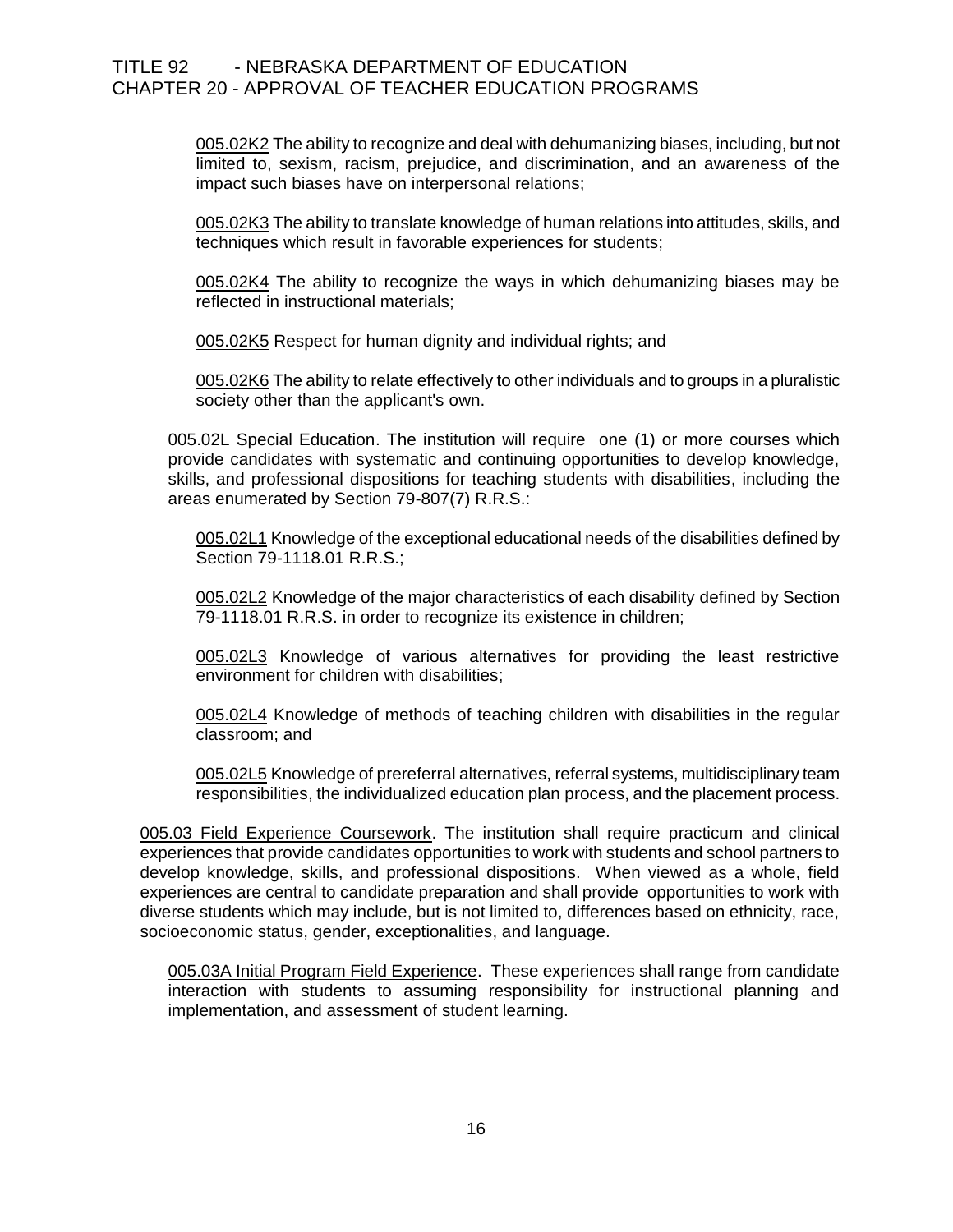005.03A1 Practicum experience consists of a minimum of one hundred (100) clock hours of contact with students. Field-based practicum experiences are completed prior to clinical practice and provide opportunities for candidates to observe, assist, tutor, instruct, or conduct research. Practicum experiences may occur in settings such as school systems, or other settings serving students.

005.03A2 Clinical Practice. The institution shall require a clinical practice experience for initial teacher certification in which candidates demonstrate knowledge, skills, and professional dispositions by assuming responsibility for whole class instruction in the area of the endorsement and within the grade level for which they are preparing.

005.03A2a The institution shall have a clear statement of policies and procedures relating to clinical practice which shall be made available, together with the Standards for Professional Practices Criteria in 92 NAC 27, to all persons involved in the clinical practice experience.

005.03A2b All clinical practice shall be conducted in a Nebraska school system, or in an approved, accredited or otherwise legally operated school in another state or an English-speaking school in another country where teachers and administrators in the school are required by law or regulation to be certificated by the state or nation's educational authority.

005.03A2c The institution shall engage with school partners on a regular and ongoing basis to develop and communicate the roles and responsibilities of candidates, college supervisors, cooperating educators, and other school personnel; to provide opportunities for school partners to provide input to the program regarding candidate placements, candidate performance, and program improvement; and to develop opportunities for faculty and school-based educators to work collaboratively to enhance candidate development.

005.03A2c1 The institution shall negotiate written agreements delineating the roles and responsibilities of candidates in clinical practice, college supervisors, and the cooperating educators.

005.03A2d The institution shall require a clinical practice experience equivalent to:

005.03A2d1 A minimum of one (1) semester (at least fourteen (14) full-day weeks) for one (1) field endorsement; one (1) field endorsement and one (1) subject endorsement which is a content area specified in the field endorsement and is at the same grade level; or up to two (2) subject endorsements at the same grade level;

005.03A2d2 A minimum of eighteen (18) full-day weeks for two (2) field endorsements; one (1) field endorsement and one (1) subject endorsement which is not a content area specified in the field endorsement; one (1) field endorsement and one (1) subject endorsement which is a content area specified in the field endorsement but is not at the same grade level; or two (2) subject endorsements which are not at the same grade level;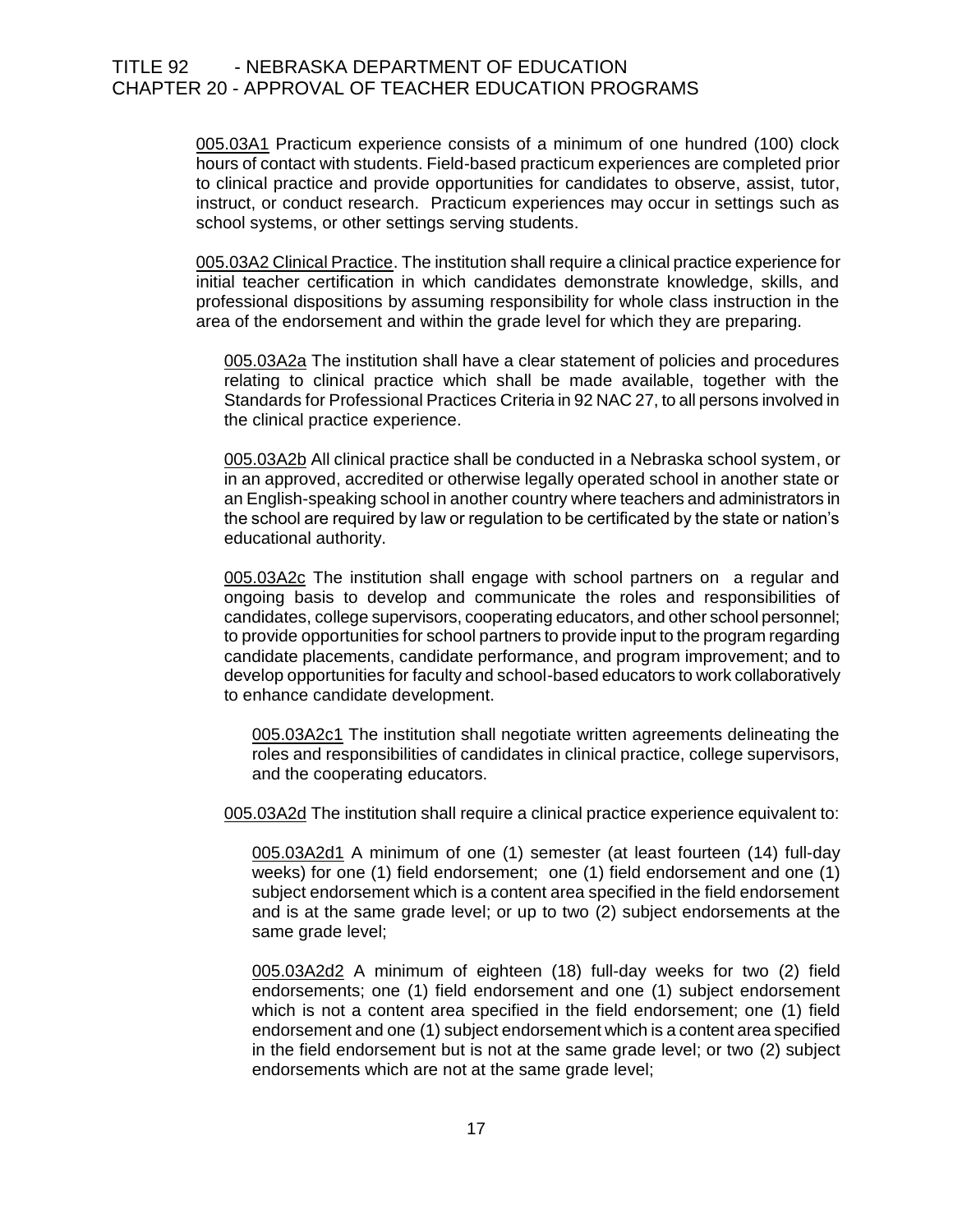005.03A2d3 A minimum of an additional nine (9) full-day weeks for each field or subject endorsement added to those described in Section 005.03A2d1 or Section 005.03A2d2 of this chapter.

005.03A2e The institution shall ensure that a minimum of five (5) formal observations by faculty shall be conducted during clinical practice for candidates preparing for initial level teaching certification. Three (3) observations must be onsite and two (2) of the observations may be conducted utilizing technology which allows for visual contact between the parties.

005.03B Speech Language Pathology and School Psychologist Preparation Programs at the Initial Teacher Certification Level Field Experience. The institution shall ensure that a minimum of three (3) formal onsite observations by faculty shall be conducted.

#### 006 Advanced Program Field Experience.

006.01 The institution shall have a clear statement of policies and procedures relating to field experiences which shall be made available, together with the Standards for Professional Practices Criteria in 92 NAC 27, to all persons involved in the field experience.

006.02 Institutions shall require field experiences for advanced certification programs.

006.03 All clinical practice shall be conducted in a Nebraska school system, or in an approved, accredited or otherwise legally operated school in another state or an English-speaking school in another country where teachers and administrators in the school are required by law or regulation to be certificated by the state or nation's educational authority.

006.04 The institution shall engage with school partners on a regular and ongoing basis to develop and communicate the roles and responsibilities of candidates, college supervisors, cooperating educators, and other school personnel; to provide opportunities for school partners to provide input to the program regarding candidate placements, candidate performance, and program improvement; and to develop the skills of faculty and school-based educators to work collaboratively to enhance candidate development.

007 Program Quality Indicators. The institution shall establish a systematic process to address and document program quality indicators.

007.01 Candidate Admission and Completion. The institution utilizes information related to candidate admission, progression, completion, and graduate employment to document the institution's continuing and purposeful expectations for candidate quality.

007.02 Content Knowledge. The institution utilizes candidate performance information from content tests, as set forth in 92 NAC 24, to determine potential areas for improvement in content knowledge preparation of candidates.

007.03 Graduate follow-up. The institution utilizes a graduate follow-up process to obtain program completer input regarding satisfaction, relevance and effectiveness of their preparation for professional roles and responsibilities.